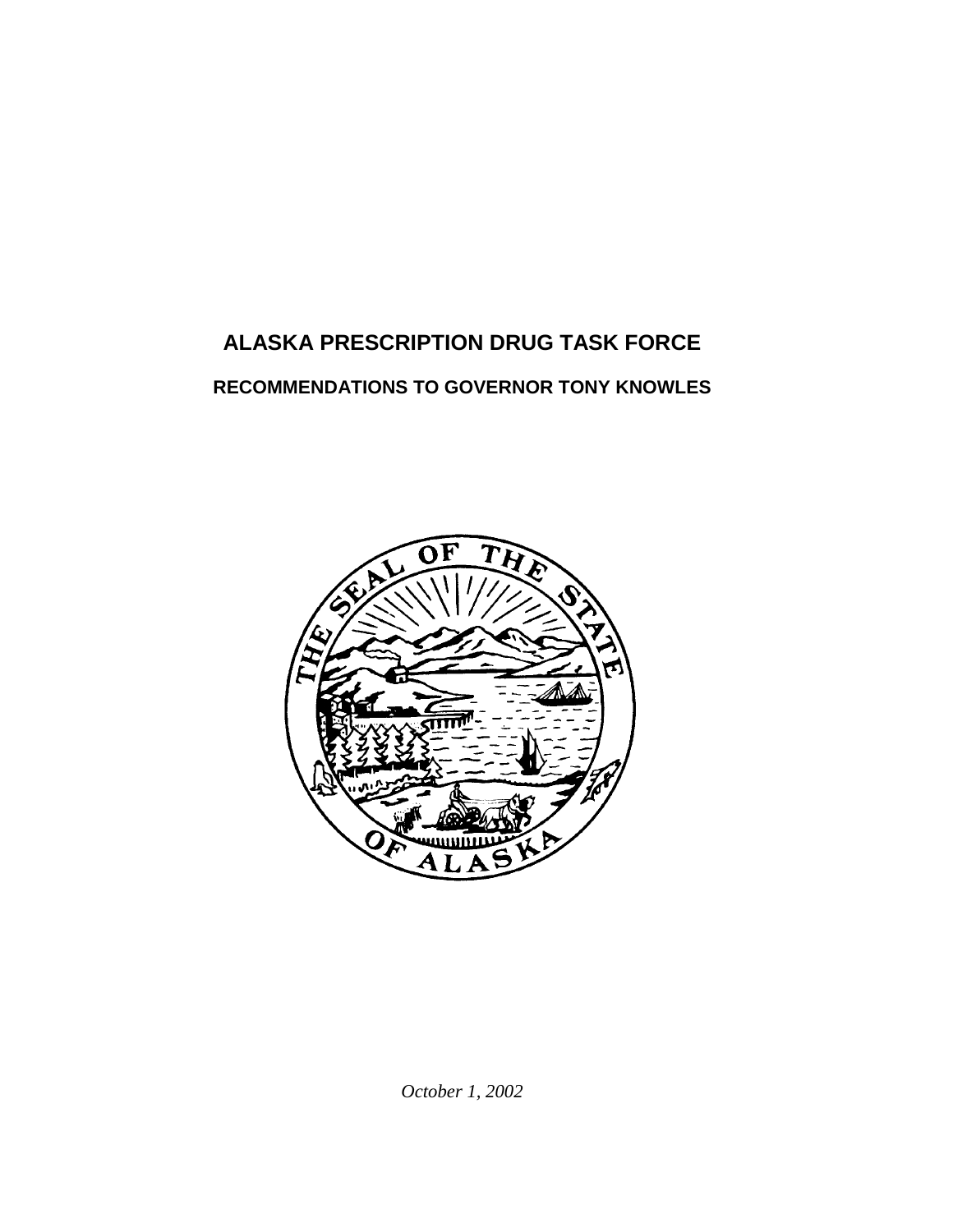# **Alaska Prescription Drug Task Force**

| <b>Table of Contents</b>                                         |                |
|------------------------------------------------------------------|----------------|
|                                                                  | Page           |
|                                                                  | 2              |
| Task Force Assignment #1: Study Prescription Drug                |                |
| Existing State Pharmaceutical Assistance Programs.               | 4              |
|                                                                  | 4              |
| State Funded Support to Provide Drugs at a Lower Cost.           | 5              |
| Discount Program to Supplement an Existing Direct                |                |
|                                                                  | 5              |
| State Funds to Reimburse Out-of-Pocket Drug Costs.               | $\overline{7}$ |
|                                                                  | $\overline{7}$ |
|                                                                  | 9              |
|                                                                  | 10             |
| Creating a Ceiling Price for Prescription Drugs - Price Controls | 10             |
| Medicaid Prices for Medicare Beneficiaries.                      | 10             |
| Medicaid Waivers - Prescription Drug Discounts for Eligibles     | 11             |
|                                                                  | 13             |
| Buyers' Clubs and Prescription Discount Card Programs            | 15             |
| Public Prescription Drug Discount Card Plans                     | 15             |
| Federally Funded Rebate Program for Medicare Benefits            | 16             |
|                                                                  | 17             |
| Task Force Assignment #2: Ascertain Potential                    |                |
| Applicability of Medicaid Regulations and Waivers                | 18             |
|                                                                  | 18             |
|                                                                  | 18             |
|                                                                  |                |
| Task Force Assignment #3: Gather Demographic Information         |                |
|                                                                  | 20             |
|                                                                  |                |
| Task Force Assignment #4: Develop Reliable Estimates             |                |
| For Senior Citizens Prescription Drug Usage and Their Costs.     | 21             |
| Task Force Assignment #5: Hold Public Hearings                   | 23             |
|                                                                  |                |
| Task Force Assignment #6: Develop Recommendations To Assist      | 24             |
| Establish A Direct Benefit Pharmaceutical Program                | 24             |
| Establish A Clearinghouse/Educational Program                    | 25             |
| Expand the Use of the 340B Program                               | 26             |
| Use A Preferred Drug List or Formulary and Drug Regimen          |                |
|                                                                  | 26             |
| Seek Possible Funding From Private Sources                       | 27             |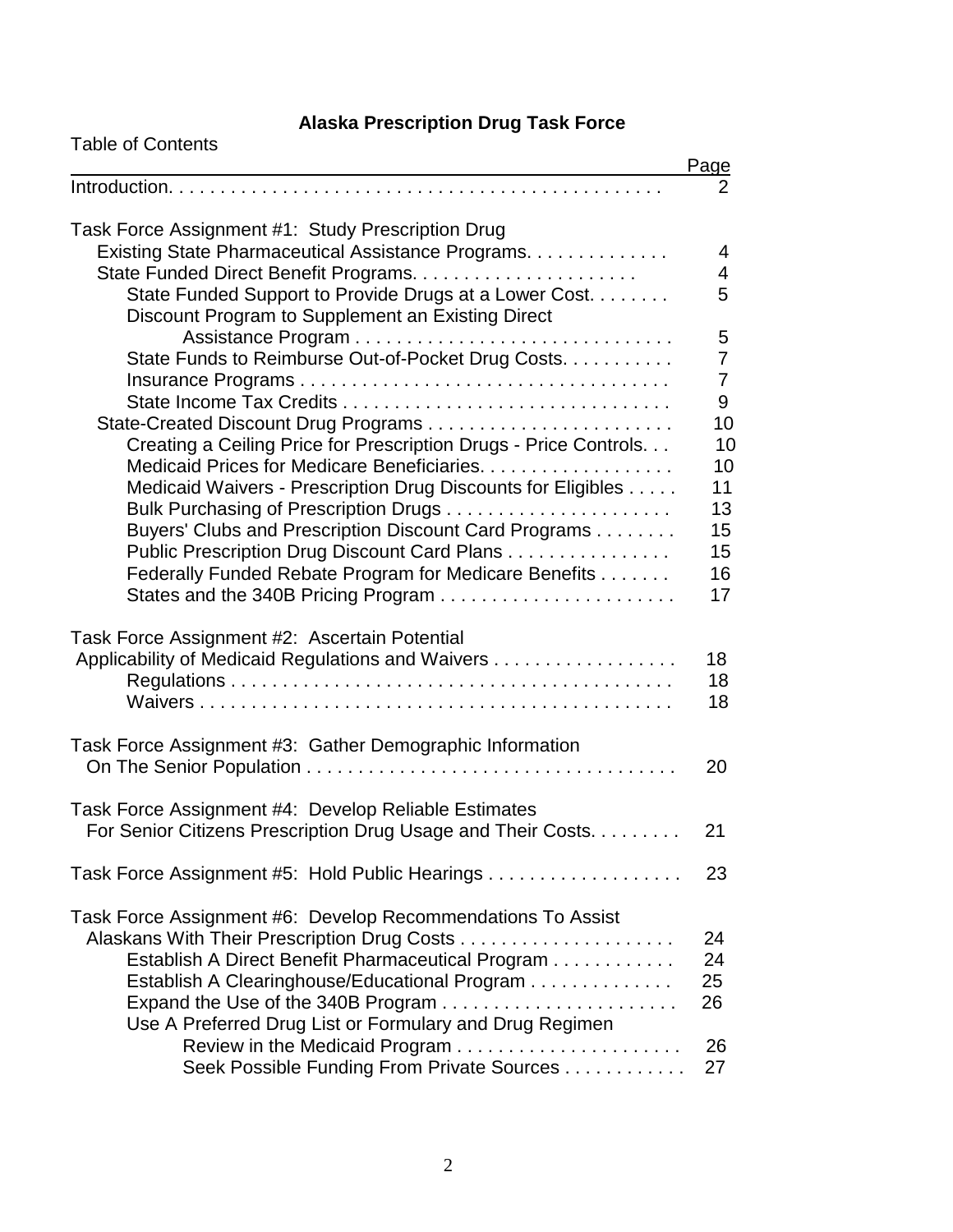#### **Introduction:**

When Medicare was signed into law in 1965, little thought was given to providing a prescription drug benefit. Few prescriptions were regularly used as "preventive medicine" and those that were available were not that expensive. In today's medical world, prescription drugs are considered "smart medicine." Research has created thousands of new medications that are routinely used to avoid expensive surgery and maintain optimum health. Most employers routinely provide prescription drug coverage to their enrolled employees and dependents because it is an effective, economical tool in the health care resource box. Thirty-seven years after enactment, however, Medicare still does not provide a prescription drug benefit to Alaskans over 65 and younger persons with disabilities who are also covered under Medicare. Medicaid, on the other hand, recognizes that prescription coverage is an essential part of a health care plan.

In the absence of a federal plan, 34 states have established some type of program to provide pharmaceutical coverage or assistance to older persons or younger persons with disabilities who are not eligible for Medicaid. The programs vary in their approaches, their target population, and in the amount of assistance they provide. However, each shares a common element: it is designed to reduce the burden of prescription drug costs for a selected group in the population. In addition, some require a drug regimen review that usually results in lower costs as well as healthier residents.

The Task Force has reviewed the programs of each state, conferenced with staff experts at the National Conference of State Legislatures, solicited comments in writing and through a public hearing, and reviewed a variety of changes that might have some impact on reducing the cost of prescription drugs to Alaska's seniors. Current pharmaceutical costs were reviewed and projections are included for growth of Alaska's senior population. Baring Congress enacting a significant prescription drug program under Medicare, Alaska can expect increasing pharmaceutical costs for our older population and increasing costs to the Medicaid program. In 2001, pharmaceutical costs for all Alaskans went up over 25% and 27% for the Medicaid program. As Governor Knowles said on August 2, 2002…"we can't wait any longer- it's time to take action."

Task Force Members:

Robert Albertson, Chief Pharmacist, Alaska Pioneers' Home Steven Ashman, Director, Alaska Division of Senior Services Marie Darlin, Alaska Resident over age 50 Jeff Davis, Vice President and General Manager, Premera Blue Cross/Blue Shield of Alaska Bob Lohr, Director, Alaska Division of Insurance John Patrick Luby, Alaska Resident over age 50 Jonathan Sherwood, Manager, Alaska Division of Medical Assistance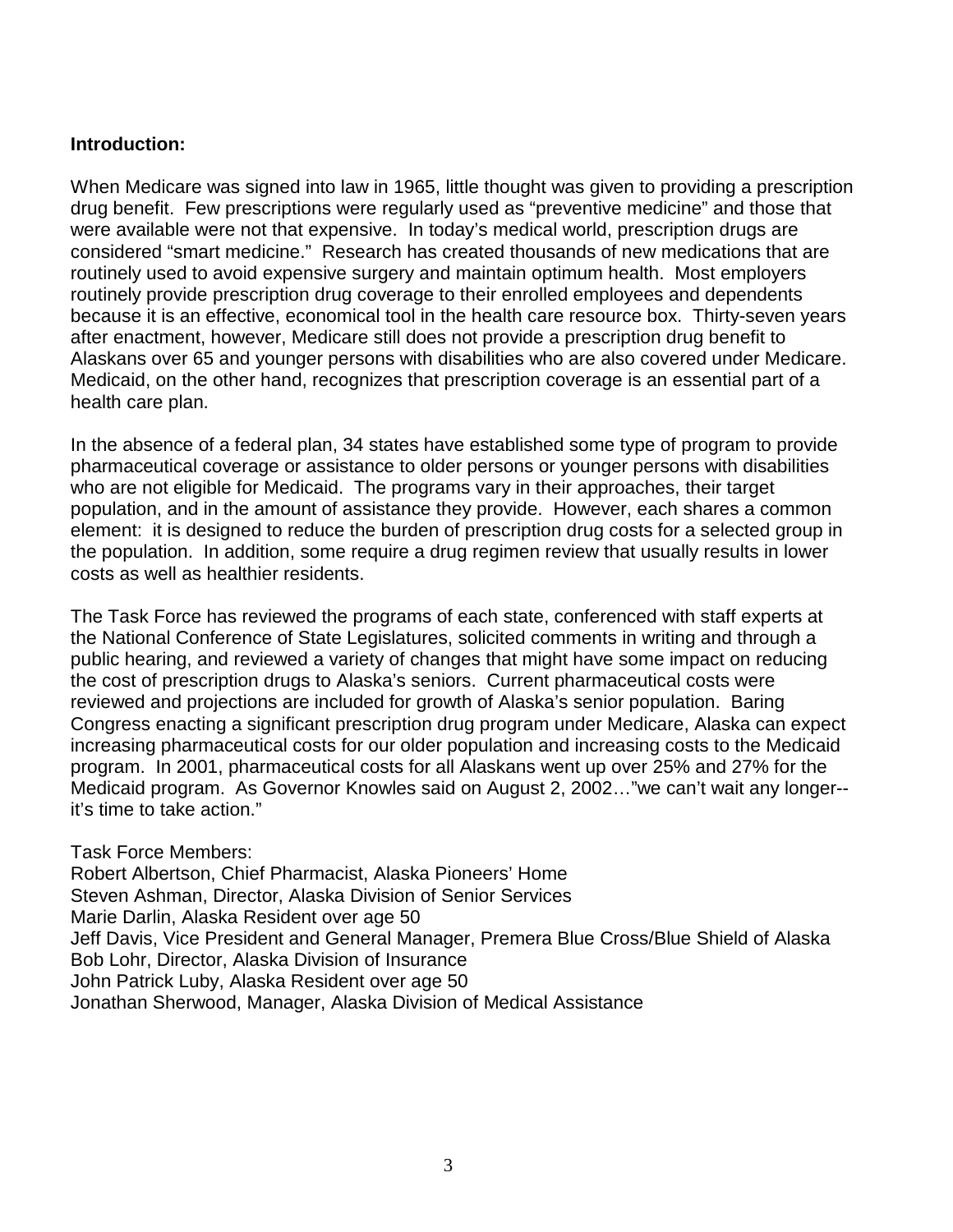The task force wishes to thank these individuals who gave us tremendous assistance in researching the problem and developing recommendations:

Representative Joe Hayes

Richard Benavides, Legislative Aide to Senator Bettye Davis Angela LeBoeuf, R.Ph., incoming President of the Alaska Pharmacists Association Katie Campbell, Actuary, Alaska Division of Insurance

We particularly appreciated the time of Richard Cauchi, Senior Policy Specialist, Health Programs, National Conference of State Legislatures in Denver, Colorado. Dick generously shared his expertise on the variety of pharmaceutical programs that states have developed.

We want to pay tribute to the outstanding report developed by Lynn Merrick, Research Attorney for the Legislative Reference Bureau for the Hawaii Legislature. Ms. Merrick's report "Take As Directed: Prescription Drug Options for Hawaii's Uninsured" was one of the finest documents we used in preparing this report. Our charge was eased considerably because of her original and comprehensive work.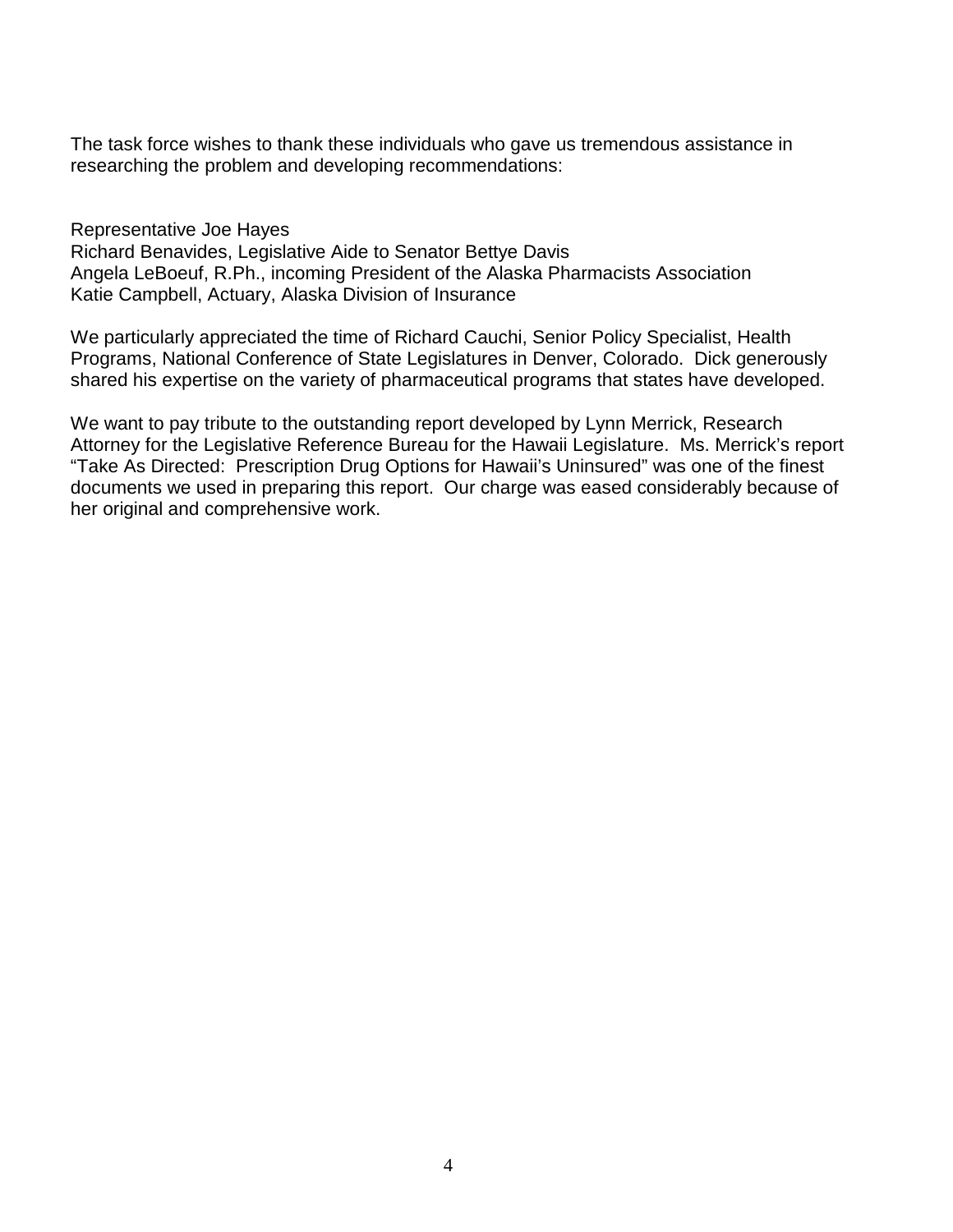## **Task Force Assignment # 1: Study Prescription Drug Assistance Programs That Have Been Used In Other States**

## **Existing State Pharmaceutical Assistance Programs**

State programs can basically be divided into two categories: either state-funded direct benefit programs or state-created "discount" drug programs that require little or no state funding. These include:

- 1. State-funded direct benefit programs:
	- Traditional pharmaceutical assistance programs
	- Subsidized prescription drug insurance coverage
	- State income tax credits
- 2. Programs that provide access to prescription drugs at discounted prices:
	- Ceiling prices on prescription drugs
	- Access to Medicaid prices for Medicare beneficiaries
	- Medicaid section 1115 waivers
	- Bulk purchasing (including inter- and intra-state models)
	- Buyers' clubs
	- Prescription drug discount cards

**ISSUE:** State funded programs are more effective in reducing pharmaceutical costs for older citizens who are most in need of assistance. These programs require a state appropriation. Discount programs are less costly to the state and may help more moderate and upper-income citizens. However, for those who cannot currently afford prescribed medications, even discounted drugs may still not be affordable.

## **State-funded Direct Benefit Programs**

State-funded direct benefit programs use state funds to subsidize prescription drug costs for program participants who meet eligibility requirements, most frequently determined by age, income, and residency. They primarily target low-income seniors who do not qualify for Medicaid and have no private prescription drug coverage; some include disabled individuals. Historically, participants paid only a nominal amount for their prescription drugs. Recently created state programs have required participants to pay a higher portion of the cost of each prescription. Co-payment or co-insurance payments in these programs may be as much as 50% of the prescription drug cost (in contrast to earlier programs with co-payments of \$5). More recent state programs are also more likely to have deductibles and/or benefit caps. Most states do not have an enrollment fee. Instead of the normal point of purchase subsidy, Indiana's HoossierRx program reimburses participants for their drug expenditures, requiring citizens to bear the burden up front and recap the state subsidy later.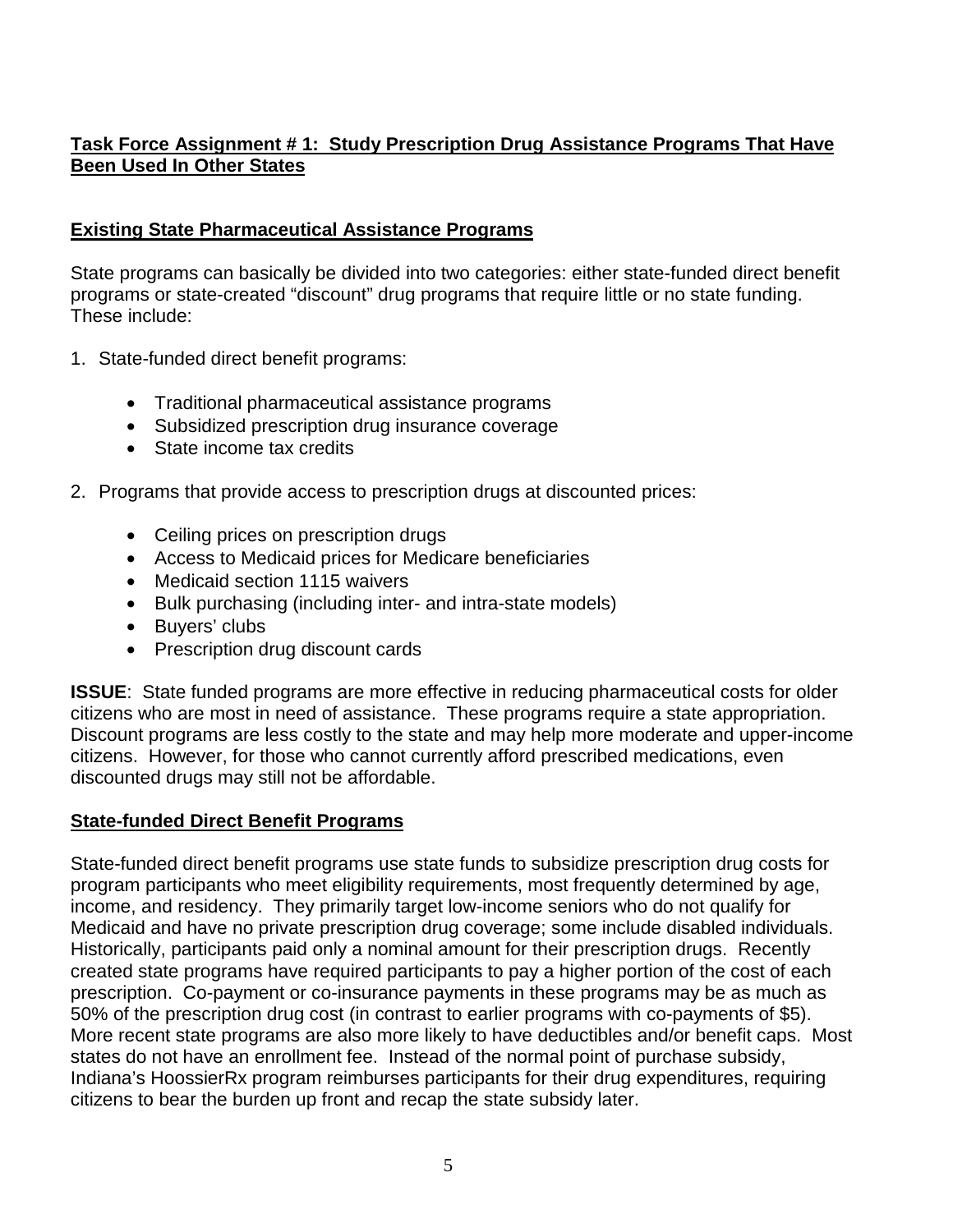While general fund revenues finance the majority of state-funded direct benefit programs, some have a dedicated funding source such as lottery or casino revenues. Since 1999, at least eleven states have established or expanded pharmaceutical assistance programs using tobacco settlement funds. States often use manufacturer rebates to keep costs low, often conditioning program coverage on rebate arrangements.

Some of the states with newer programs represent an initial effort to lower prescription drug costs and may reflect a cautious financial startup. North Carolina's new program covers only certain drugs that treat cardiovascular disease and diabetes while longer established programs usually cover all prescription drugs available under Medicaid.

#### **State funding support to provide drugs at a lower cost**

#### **New Jersey Pharmaceutical Assistance to the Aged and Disabled**

Created in 1975, New Jersey's PAAD program is one of the oldest and largest state-funded pharmaceutical assistance programs. Unlike most programs, PAAD uses casino revenues to subsidize drug costs. Participants include approximately 196,000 seniors and disabled citizens who meet income requirements and have drugs costs not fully covered by any insurance plan.

Participants present a program ID card when buying a covered drug, paying the pharmacy a \$5 co-payment for each covered prescription. Participating pharmacies must display the usual price charged to others on receipts as a condition for reimbursement under the PAAD program. Generic drugs must be dispensed instead of a prescribed brand name drug unless the prescribing physician writes "Brand Medically Necessary". Manufacturer rebates are required and used to offset the cost of benefits provided; only those drugs subject to a rebate agreement are covered. PAAD pays the pharmacies the "reasonable cost" of dispensed drugs that exceed the participant's \$5 co-payment (a pre-determined maximum allowable cost plus a dispensing fee). A Drug Utilization Review component monitors drug usage. Most participants need to submit a renewal application every two years. PAAD has a dedicated toll-free number to answer participants' questions.

To be eligible for PAAD, one must be at least 65 years old with an income no greater than \$19,739 (single) or \$24, 203 (married). Younger disabled persons are eligible at age 21.

#### **Discount program to supplement an existing direct assistance program**

#### **New Jersey Senior Gold Prescription Discount Program**

On May 15, 2001, New Jersey established the "Senior Gold Prescription Discount Program for senior and disabled residents who are ineligible for Medicaid or PAAD and who meet Senior Gold's slightly higher income requirements. Senior Gold has higher cost sharing requirements than PAAD: co-payments are \$15 plus 50% of the remaining "reasonable cost" of a prescription. After unreimbursed out-of-pocket expenses exceed \$2,000 for an individual or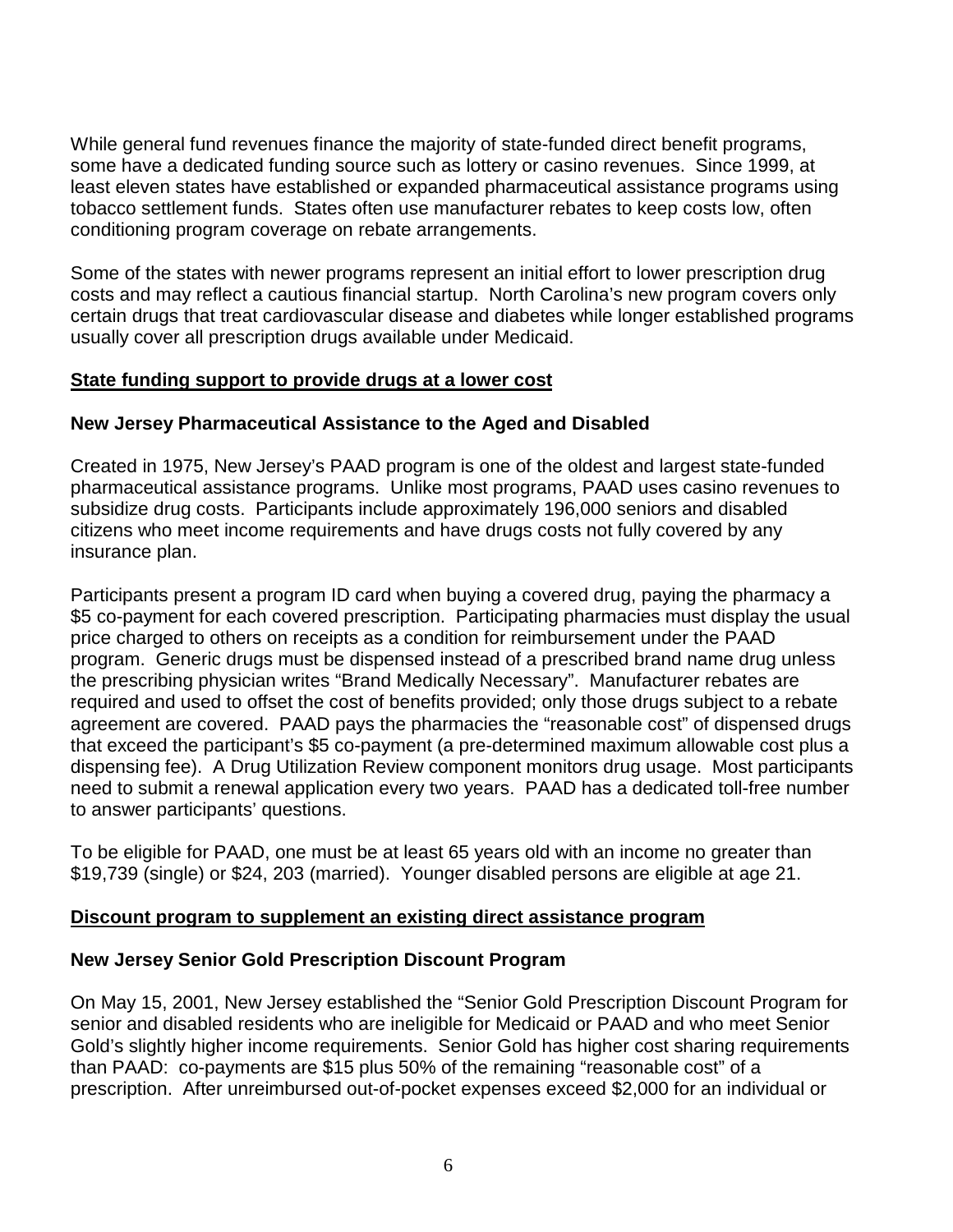\$3,000 for married couples, participants pay only the \$15 co-payment. Generic substitutes are required unless a brand name is specified in the prescription and the physician indicates "no substitutes".

Unlike PAAD, Senior Gold's required manufacturer rebates are based only on the State's perprescription cost. New Jersey reimburses participating pharmacies in an amount equal to the difference between the co-payment and the "reasonable cost" of the drug.

Acknowledging the difficulty in quantifying the number of eligible persons, New Jersey estimated that 180,000 seniors and 10,000 younger disabled would qualify for Senior Gold. Anticipating that 25% to 40% of those eligible would actually participate, state costs are expected to be between \$70 million and \$86 million in the first full year, including \$4.1 million in administrative costs. Like many new programs, Senior Gold is financed by tobacco settlement funds.

To be eligible for Senior Gold, a citizen must be at least 65 with an income between \$19,740 to \$29,739 (single) and \$23,204 to \$34,203 (married). Disabled residents are eligible at age 21. Income parameters are adjusted each January.

## **Missouri Senior Rx**

Beginning July 1, 2002, Missouri's new Senior Rx program is similar to the New Jersey program, but requires participants to meet an initial deductible of \$250 or \$500, depending on income, after which the state will pay 60% of prescription medication costs.

Unlike New Jersey's Senior Gold, the Missouri program does not add to a pre-existing "traditional" program and does not decrease participant cost after an out-of-pocket expense has reached a specified level. Prescription drugs not covered by a Senior Rx rebate agreement will not be reimbursable, but nonparticipation will not affect the manufacturer's Medicaid status.

Medicaid recipients are not eligible. Pharmacies are reimbursed a dispensing fee of \$4.05, plus the Average Wholesale Price (AWP) minus 20% for brand name drugs or the AWP minus 10.43% for generics.

It is estimated that 25,000 citizens will participate by December 31, 2002.

To be eligible for Missouri Senior Rx, a citizen must be at least 65 with an income less than \$17,000 (single) or \$23,000 (married). There is a sliding scale application fee that varies from \$25 to \$35.

Missouri has a state income tax and also offers a Pharmaceutical Tax Credit that 262,000 citizens utilize. The minimum age is 65 and any single older person with income at or below \$15,000 can have a maximum credit of \$200. The credit is reduced by \$2 for every additional \$100 in income.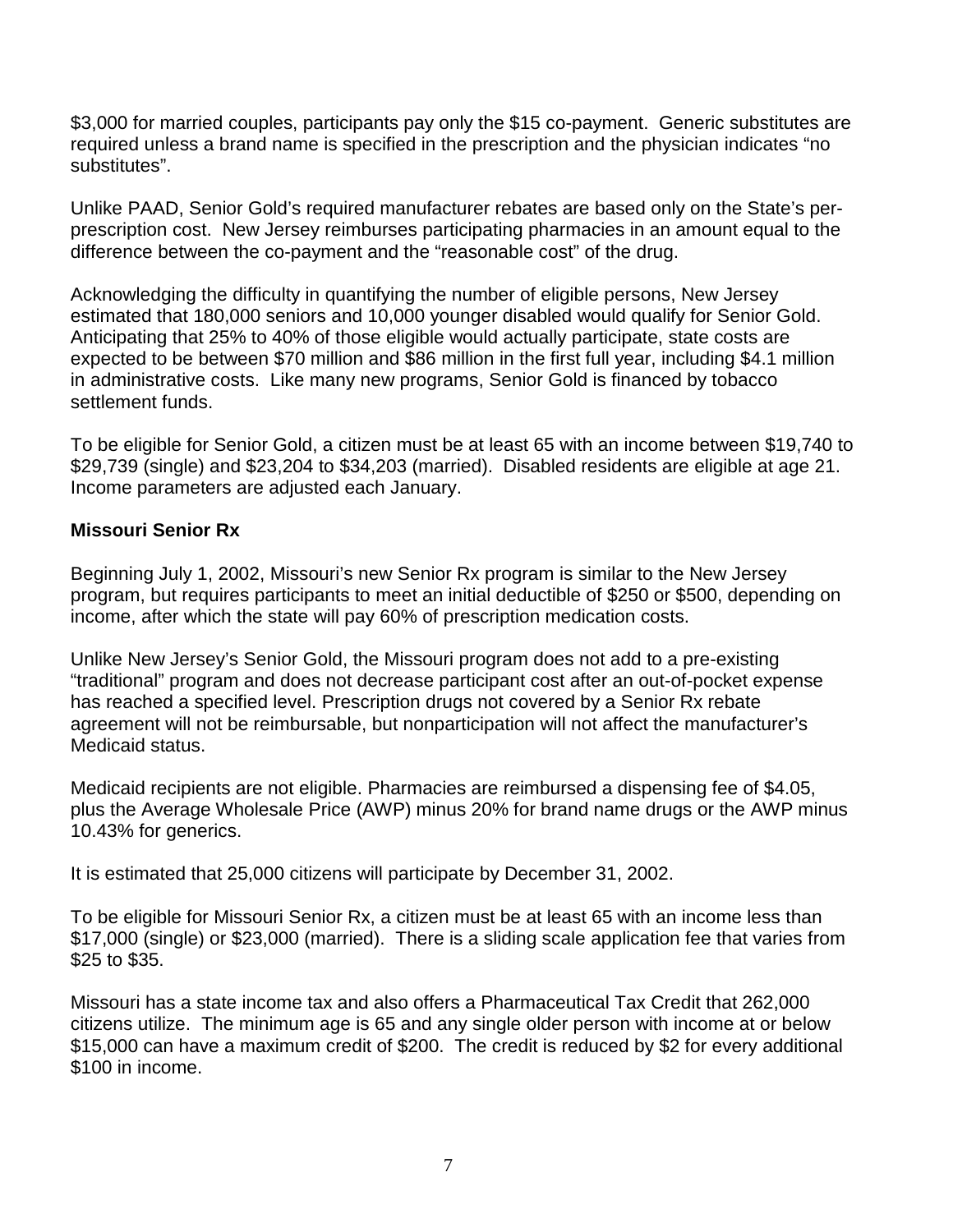## **State Funds Reimburse Out-of-Pocket Drug Costs**

#### **Kansas Senior Pharmacy Assistance Program**

The Kansas Senior Pharmacy Assistance Program provides state-funded reimbursement to seniors currently receiving Qualified Medicare Beneficiary Program or Low Income Medicare Beneficiary Program benefits who meet income requirements and do not have or qualify for any private drug benefit. The annual reimbursement limit is \$1,200. Legend drugs and diabetic supplies not covered by Medicare and prescription drugs that treat chronic illness are covered. There is a 30% co-payment and a maximum reimbursement of \$1200 per person.

A citizen must be at least age 67 to be eligible for the Kansas program. Single older persons are eligible if they are within 150% of the poverty level (\$13,296 in 2002). Married couples are eligible if their income is \$17910 or below. During the first three months of the program, almost 1100 persons were receiving reimbursements.

#### **Advantages of State-Funded Direct Benefit Programs**

♦ Qualifies for Medicaid "best price" exemption for "state pharmaceutical assistance programs" to get pricing below the "commercial rates" or Medicaid rates without having to give the same discount to all Medicaid programs under the rebate program.

- ♦ Provides meaningful coverage to neediest population.
- ♦ Retail pharmacy participation ensures widespread access to participants.
- ♦ Can impose formulary or preferred drug list.

#### **Disadvantages of State-Funded Direct Benefit Programs**

- ♦ Requires significant investment of state revenues.
- ♦ Continued availability of meaningful rebates is in question.

#### **Insurance Programs**

Generally, insurance program participants may have to make premium payments, copayments to the pharmacy when a prescription is dispensed, and meet a deductible before state subsidized benefits begin. Benefits and cost sharing are often scaled to participant income. Two states, Nevada and Massachusetts, introduced subsidized prescription drug insurance coverage programs for certain low-income residents in 2001, both using tobacco settlement funds. Massachussetts' Prescription Advantages covers seniors and disabled; Nevada Senior Rx covers only seniors.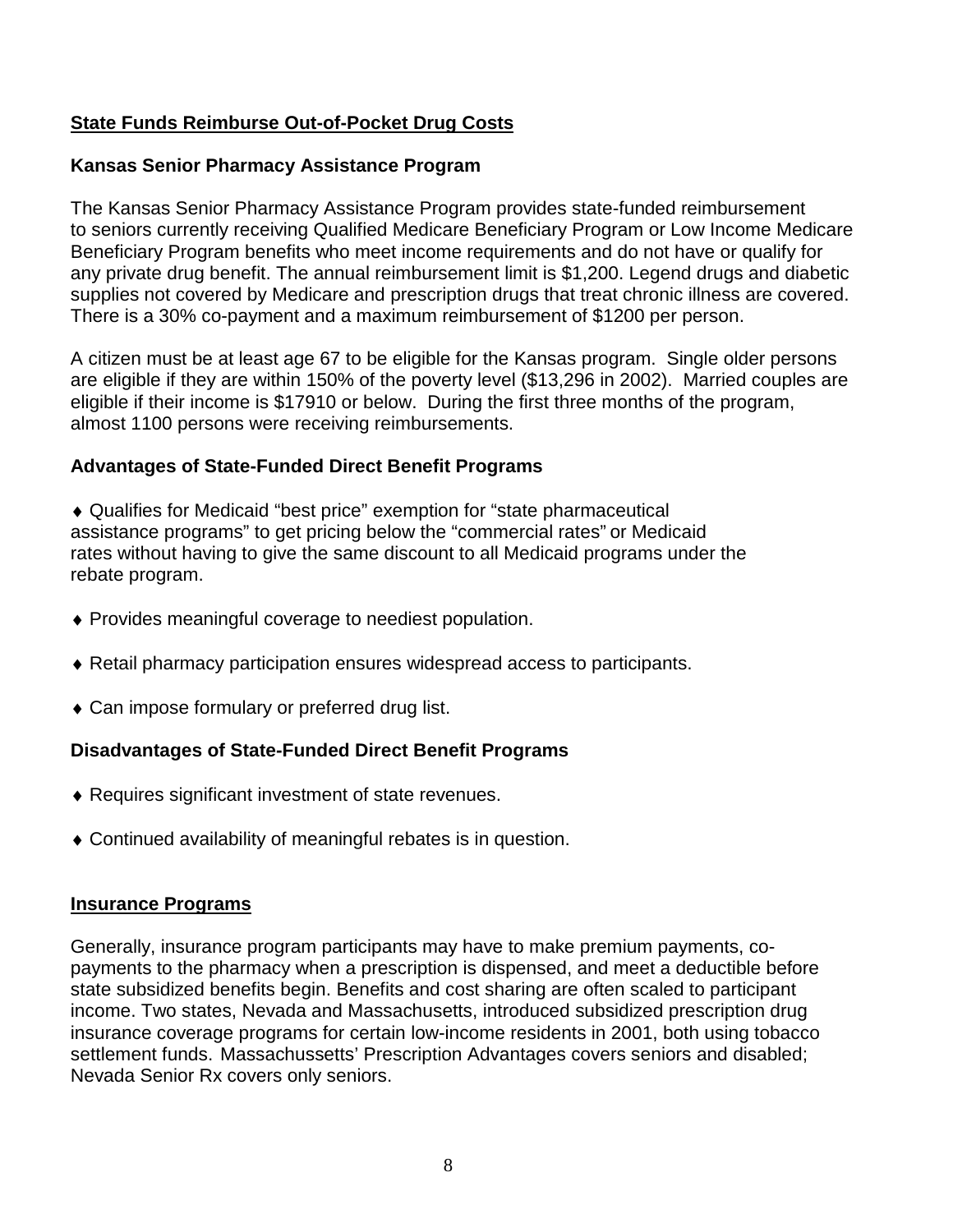#### **Massachusetts Prescription Advantage**

Prescription Advantage is described as a "state-backed prescription drug insurance plan" for seniors and disabled residents not eligible for Medicaid. On October 1, 2001, Prescription Advantage replaced the Senior Pharmacy Program, a state-funded program that previously provided drugs covered by Medicaid to seniors and certain disabled up to 188% of the federal poverty level.

Prescription Advantage has a sliding scale state subsidy up to 500% of the federal poverty level, but no income limits. Participants' monthly premiums, co-payments, and deductible are income based. The program incorporates the catastrophic cost element of the Senior Pharmacy Prescription Advantage. After a participant pays \$2,000 or 10% of gross annual household income (whichever is less), the participant is responsible only for premium payments for the rest of the year. Prescription Advantage uses a formulary and a three-tier copayment for generic drugs, select brand name drugs, and additional brand name drugs. Prescription Advantage pays after any other private drug benefits are paid.

A citizen must be at least 65 to be eligible. To be exempt from the premium, an individual must be at or below 188% of the federal poverty level, \$16,657 for a single, \$22,448 for a couple. Approximately 83,000 citizens participate in Prescription Advantage.

#### **Nevada Senior Rx**

Senior Rx is the only state created prescription drug assistance program in Nevada. It is a state-funded privately managed insurance benefit for residents age 62 and over with family incomes less than \$21,500 and who are not eligible for Medicaid drug benefits. Early reviews were mixed. Initial enrollment was so low during the first few months of 2001 that lawmakers substantially revised the program in June 2001. Enrollee costs were reduced and the program was simplified. Senior Rx now provides up to \$5,000 in annual benefits and tobacco settlement funds subsidize the \$1,180 annual premium and \$100 deductible costs. The program covers all drugs on a "preferred prescription" list and participants make a co-payment of \$10 for generics or \$25 for brand name drugs per prescription. Over 7,250 citizens are enrolled and a waiting list is now maintained.

#### **Advantages of state subsidized insurance coverage**

♦ Can use a formulary or preferred drug list to move market share and increase possibility of obtaining manufacturer discounts.

- ♦ Public insurance programs may qualify for Medicaid "best price" exemption.
- ♦ Private insurance gives state fixed costs.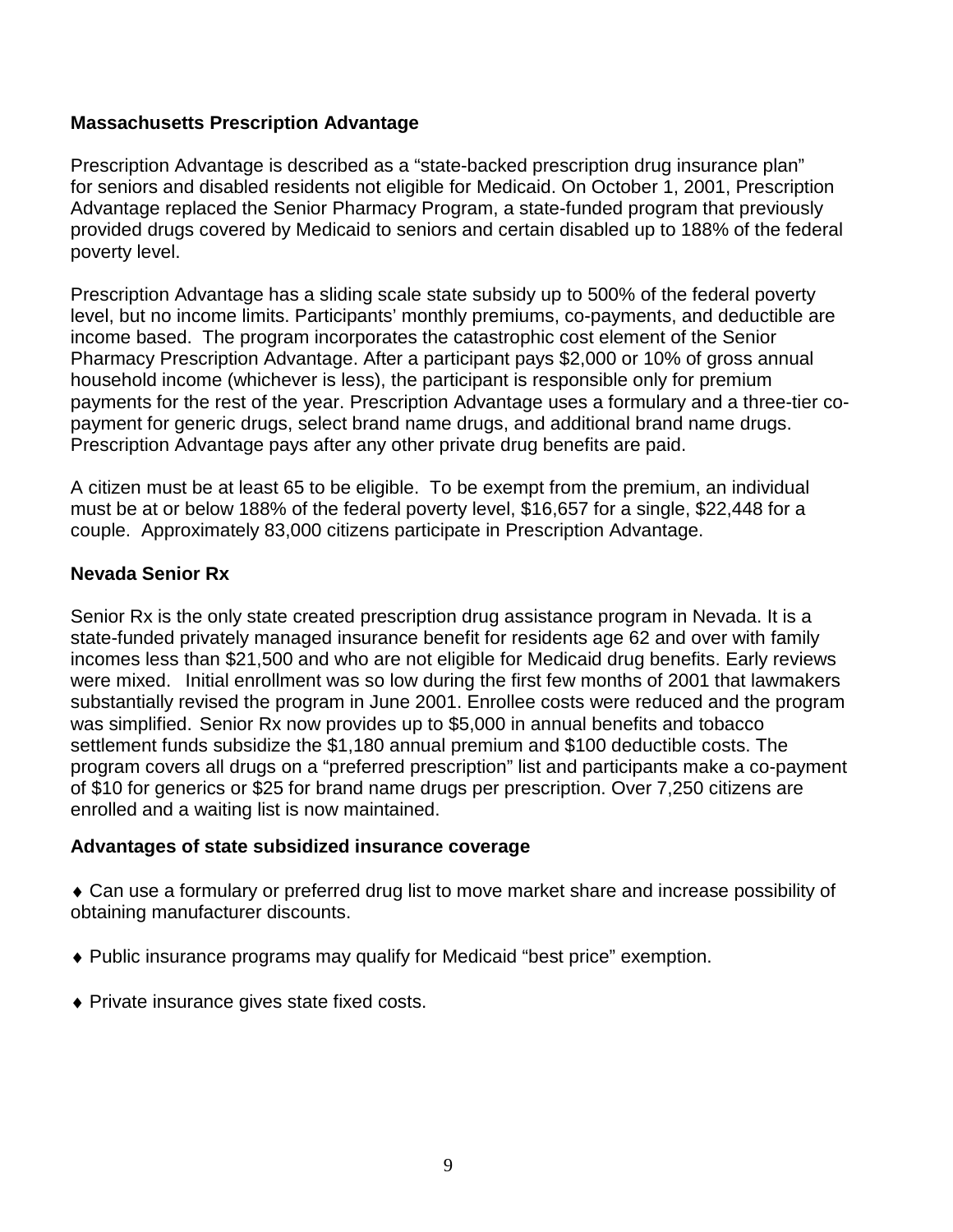#### **Disadvantages of state subsidized insurance coverage**

♦ Retiree programs might end their programs to "buy in" or terminate coverage altogether to save money.

♦ A complex insurance program would be relatively expensive to administer and difficult for consumers to understand.

♦ Income-related cost structure may create adverse selection, as those most likely to enroll will be the most expensive; requires seniors with higher incomes to knowingly pay more for the same benefit available at less cost to others.

- ♦ Public insurance premiums may increase because costs likely to rise.
- ♦ Terminating enrollees for not paying premiums may be difficult.

♦ Using a private Pharmacy Benefit Manager (PBM) may eliminate Medicaid "best price" exemption.

#### **State Income Tax Credits**

This information is provided only because two states use this method of funding.

Only Missouri and Michigan offer state income tax credits for prescription drug expenditures. This approach offers a relatively small benefit to a few individuals is outweighed by its drawbacks.

#### **Advantages of state income tax credits**

♦ Financial relief for some.

#### **Disadvantages of state income tax credits**

- ♦ Costs the state money not recovered through income tax.
- $\blacklozenge$  Minimal savings to participants.

♦ Because the benefit is delayed to tax filing the subsequent year and only benefits those who are actually taxed, it doesn't increase timely, affordable access for the neediest population.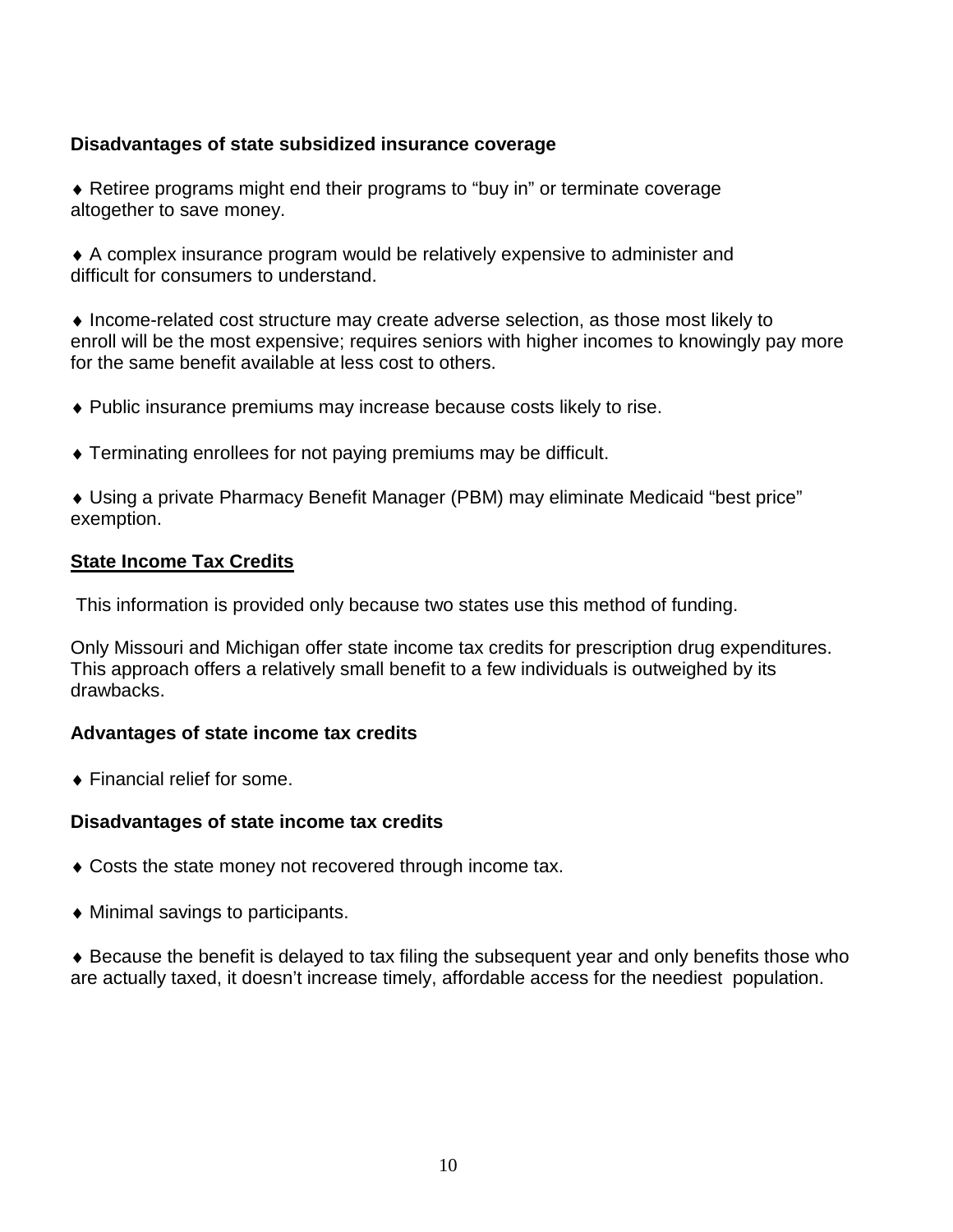## **State-Created Discount Drug Programs**

Legislation has been enacted in Arkansas, California, Florida, Hawaii, Maine, Maryland, New Hampshire, Oklahoma, Oregon, South Dakota, Texas, Virginia, and West Virginia to lower the cost of prescription drugs for a sizable target populations by discount programs, bulk purchasing, expanded manufacturer rebates, price negotiations or price controls. Discount programs reduce the retail cash price for individuals with no drug benefits, and require little state funding. Most state discount programs are new programs without long-term documented evidence of success or failure. Their attraction is the opportunity to provide some financial relief without expending significant state funds.

## **Hawaii Rx**

One of the newest and most comprehensive laws passed in 2002 establishes the Hawaii Rx pharmaceutical discount program for all state residents. It provides for the state to obtain manufacturers' rebates on drugs that are offered at discounted prices to program participants. Discounts are intended to be at least at the Medicaid discount level. It also provides reimbursement to participating pharmacists and establishes a commission and a special fund. The program will take effect July 1, 2004.

## **Creating a Ceiling Price for Prescription Drugs—Price Controls**

## **Maine Rx**

In May 2000, Maine Rx was signed into law as the first state discount program to authorize the establishment of "maximum retail price" for prescription drugs. Implementation of the program was halted by federal litigation initiated by the pharmaceutical industry. The case will be heard by the US Supreme Court.

All Maine residents would be eligible for a Maine Rx enrollment card which would discount prices based on manufacturer rebates and the Medicaid rate. All states and the pharmaceutical industry are awaiting the Supreme Court decision.

## **Medicaid Prices for Medicare Beneficiaries**

## **California Discount Prescription Medication Program**

In 1999, California enacted a law to allow Medicare beneficiaries to buy prescription drugs at a price "not to exceed the Medi-Cal reimbursement rate for prescription medicines" plus a fifteen cent fee for transmission charge. The program is funded by pharmacy discounts that are required as a condition of Medicaid participation. Retail pharmacists did not oppose this legislation, anticipating that the Medi-Cal rate would be an enticement for new "walk-in" customers. An estimated 3.9 million Medicare beneficiaries are eligible. The stiff burden on retail pharmacies and growing dissatisfaction resulted in S.B. 639, approved by the Governor on October 10, 2001, establishing the Golden Bear State Pharmacy Assistance Program to provide low cost drugs for any Medicare beneficiaries. Participation in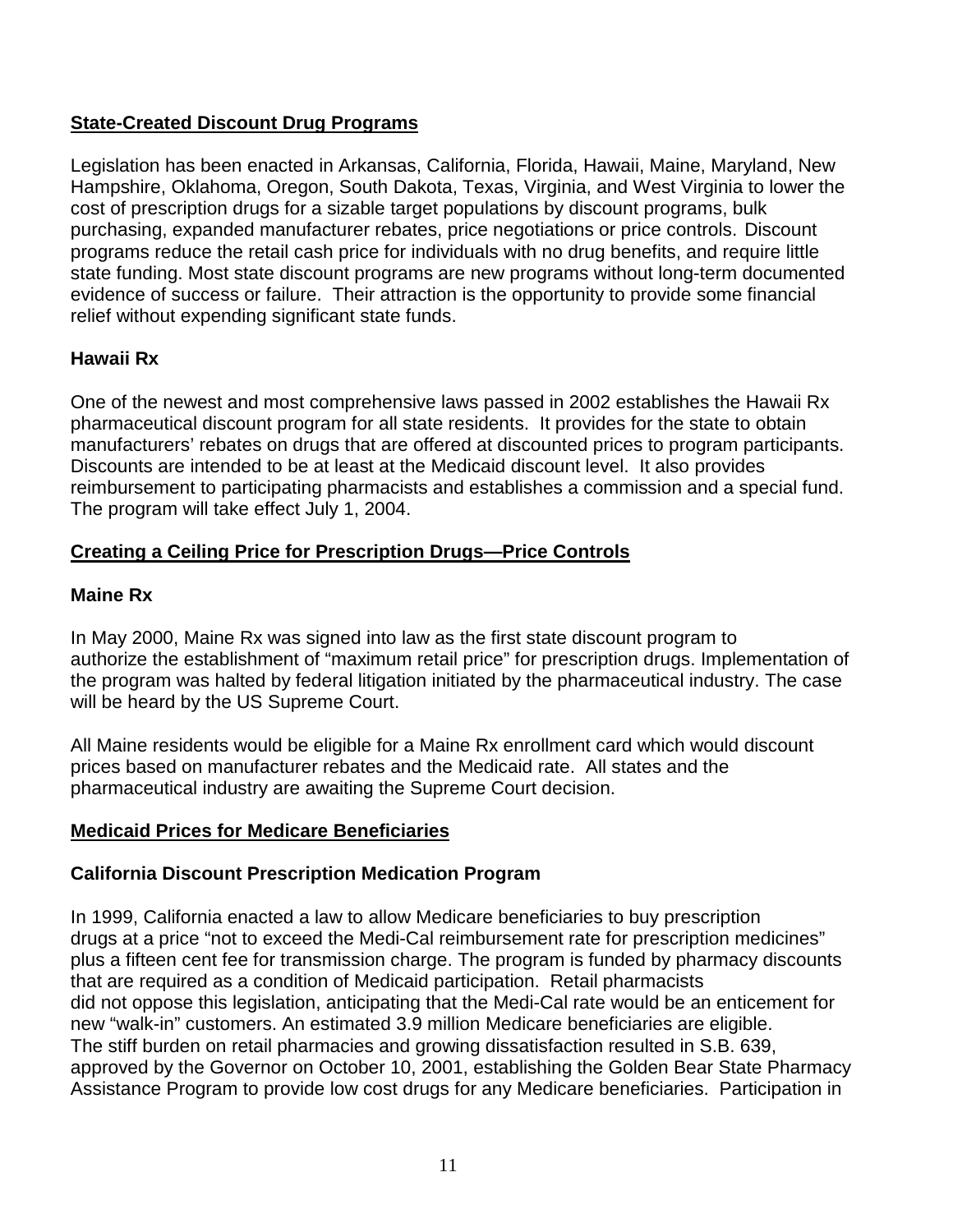Golden Bear is voluntary for Medicare beneficiaries, pharmacies, and drug manufacturers. Participants are required to register, on a one-time basis at participating pharmacies. At registration, participants pay an administrative fee to the pharmacy that the pharmacy retains. Pharmacy prices may not exceed a specified amount, with rebates funding Department of Health reimbursements to participating pharmacies.

## **Florida Medicare Prescription Discount Program**

Similar to California's Discount Prescription Medication Program, Florida's Medicare Prescription Discount Program, effective July 1, 2000, allows any Medicare beneficiary to purchase any prescription drugs at Medicaid participating pharmacies at discounted prices. Pharmacies are required to provide the discounted price as a condition of participating in Medicaid. Unlike California, the U.S. Department of Health and Human Services expressly approved a Florida Medicaid plan amendment to allow the state to implement new provider qualifications "requiring Medicaid participating pharmacies to give price discounts to Medicare beneficiaries similar to those required by Medicaid program."

## **Advantages of Providing Medicare Beneficiaries Drugs at Medicaid Rates**

♦ Minimum state costs.

♦ Lower drug prices may save taxpayers money because increased drug use would reduce use of more expensive treatments, many that might be paid by Medicaid or Medicare.

- ♦ Pharmacy-only discount avoids constitutional challenges under commerce clause used when states limit drug manufacturer prices.
- ♦ State can administer pharmacy-only discount program easily.

## **Disadvantages of Providing Medicare Beneficiaries Drugs at Medicaid Rates**

- ♦ Discounts may have limited value to those with great need and moderate income.
- ♦ Pharmacy-only discount doesn't take advantage of "best price" exemption.
- ♦ Pharmacy-only discount places burden on pharmacist whose profit margin is smaller since pharmacy dollars are split 70/30 between the manufacturer and the pharmacy.

## **Medicaid Waivers—Prescription Drug Discounts for Eligibles**

Vermont's Pharmacy Discount Program was established as a Medicaid waiver demonstration program after a November 2000 request to amend its earlier section 1115, Medicaid waiver was approved. A federal court ruling on June 8, 2001, has halted this program's operation. Maine's section 1115 waiver program, Healthy Maine Prescription Program, faces a similar court action. Because federal law requires Medicaid waiver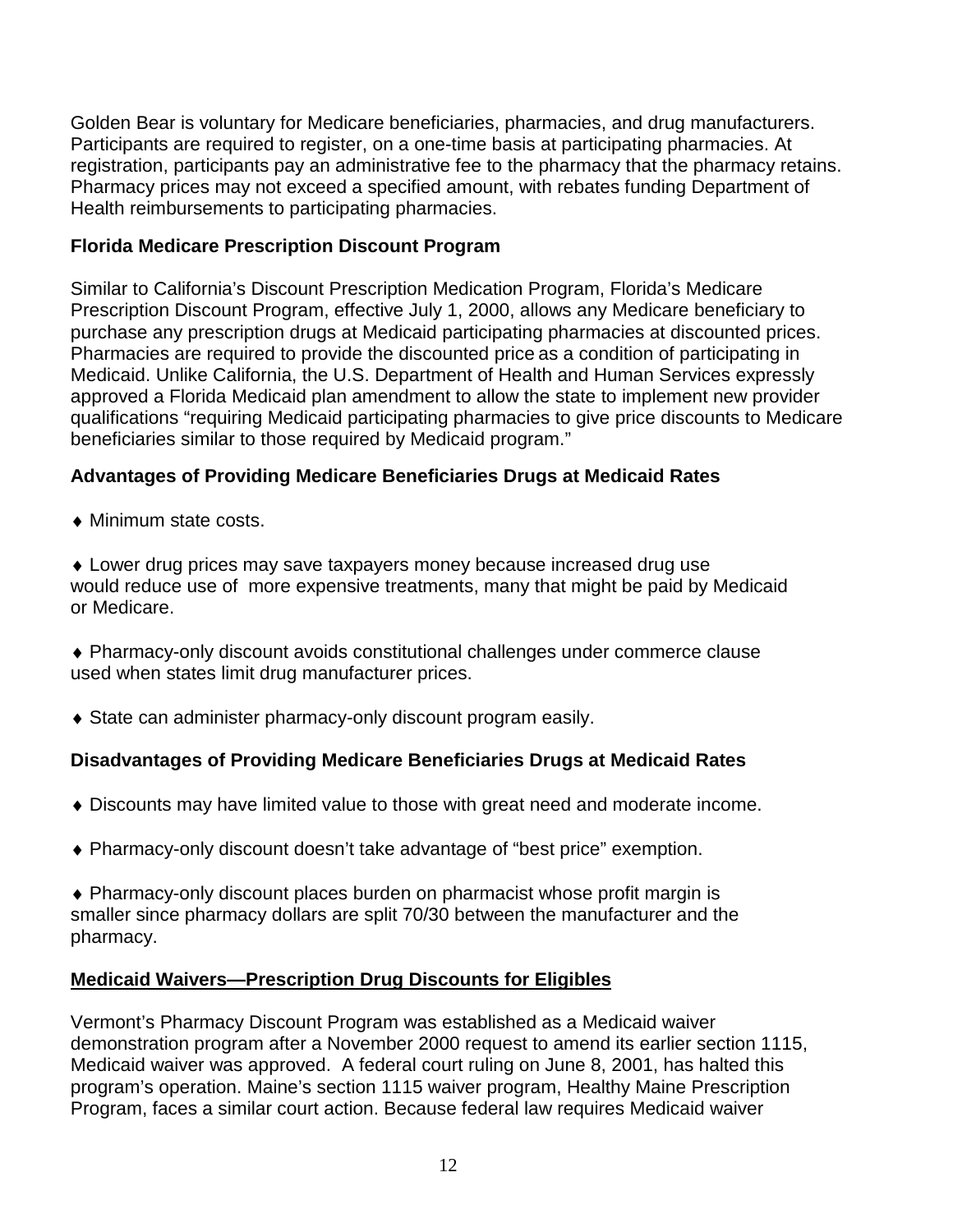demonstration projects to be budget neutral, programs established to provide prescription drug benefits pursuant to Medicaid waivers should not require additional state funding.

As Medicaid waiver programs, Maine and Vermont claim manufacturer rebates are required for prescription drugs sold to participants in the waiver programs who would not ordinarily qualify for Medicaid pharmacy benefits. Because drug manufacturers have filed lawsuits in federal court against both programs, the future of Medicaid waivers as a tool to expand prescription drug benefits is uncertain pending the resolution of both cases. Despite industry opposition, a number of states are poised to request Medicaid waivers if Maine and Vermont prevail in the courts.

## **Maryland Pharmacy Discount Program**

Maryland created the Maryland Pharmacy Discount Program as part of Medicaid through section 1115 waiver. If the federal waiver is approved, any Medicare beneficiary without drug coverage will be eligible to enroll and will receive a discount on purchases tied to the Medicaid price less rebates. Persons with incomes at or below 175% of the poverty line (\$15,033 single; \$20,318 couple) will receive a subsidy of 35% of the costs. If the waiver is not approved, the Pharmacy Discount Program will be run as part of the existing state Pharmacy Assistance Program. In that case, eligibility will be limited to persons with annual incomes at or below 250% of poverty (\$21,475 for single; \$29,025 for couple). The discount will be tied to the Pharmacy Assistance Program prices less rebates. Persons with incomes at or below 175% of the Federal Poverty Level will receive a subsidy of 25% of the costs.

## **Arkansas Prescription Drug Access Program**

In 2001, Arkansas created the Prescription Drug Access Program, a Medicaid waiver prescription drug benefit that allows only two prescriptions per month for seniors with no drug coverage and incomes at the Qualified Medicare Beneficiary (QMB) level, has an enrollment fee of \$25, and requires co-payments of \$10 for generics and \$25 for brand name drugs. The program is not operational because waiver approval has not yet been received.

## **Hawaii Medicaid Prescription Drug Expansion Program**

In 2002, Hawaii passed a law to offer discounted prescription drugs to qualified individuals whose income is at or below 300% of the Federal Poverty Level (\$30,600 for an individual in Hawaii. The law includes a state appropriation of \$1.5 million. The state would then pay \$1 for every prescription written. The federal government would pay for the remaining costs. This program requires a federal waiver that is pending.

## **Advantages of Medicaid Waivers**

♦ May qualify for Medicaid "best price exemption" as Medicaid demonstration project.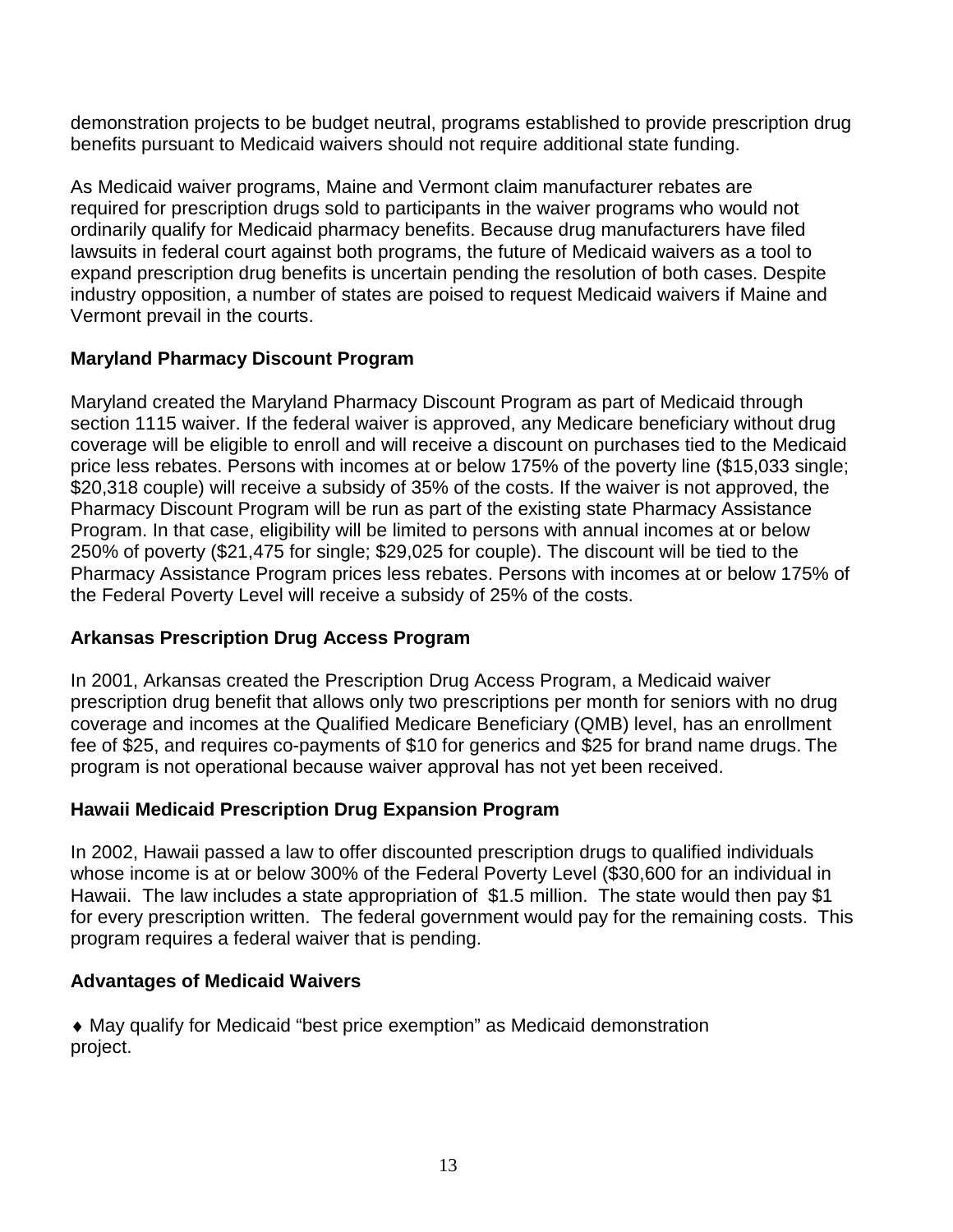♦ No additional state or federal funds required.

Note: Federal law requires Medicaid waivers to be budget neutral.

#### **Disadvantages of Medicaid Waivers**

♦ Future uncertain because of litigation in Maine and Vermont.

♦ Unsettled issues of federal preemption because discount prices may violate Medicaid nominal co-pay requirement.

- ♦ Opposed by manufacturers.
- ♦ Requires waiver from CMS.

♦ Medicaid waivers may be unlikely to be granted, until Vermont and Maine litigation is resolved.

♦ If perceived as Medicaid entitlement, perceived stigma may limit participation.

#### **Bulk Purchasing of Prescription Drugs**

A number of states are considering bulk purchasing to lower drug costs by combining the pharmaceutical purchases for groups defined, hoping the increased volume will increase their leverage in price negotiations with drug manufacturers. There are two approaches to combined pools as a tool to lower costs: bulk purchasing within a state and bulk purchasing across a coalition of states.

#### **Bulk Purchasing Within a State**

According to a recent report from the National Governors Association on pharmaceutical purchasing pools, Georgia has pooled funds of state employees, higher education health insurance premiums, and the Georgia Medicaid and PeachCare for Kids program, and uses a bulk purchasing program. A private pharmacy benefit manager, Express Scripts Inc., will work with Georgia's Department of Community Health to administer the drug benefits for the pool population. In October 2000, services for Medicaid and PeachCare for Kids participants began.

In 2001, Texas created the Interagency Council on Pharmaceuticals Bulk Purchasing to consider bulk purchasing of prescription drugs by state agencies, including the Department of Health and Mental Health, state employees, retirees, teachers, prison systems, and any other agency that purchases pharmaceuticals using existing distribution networks.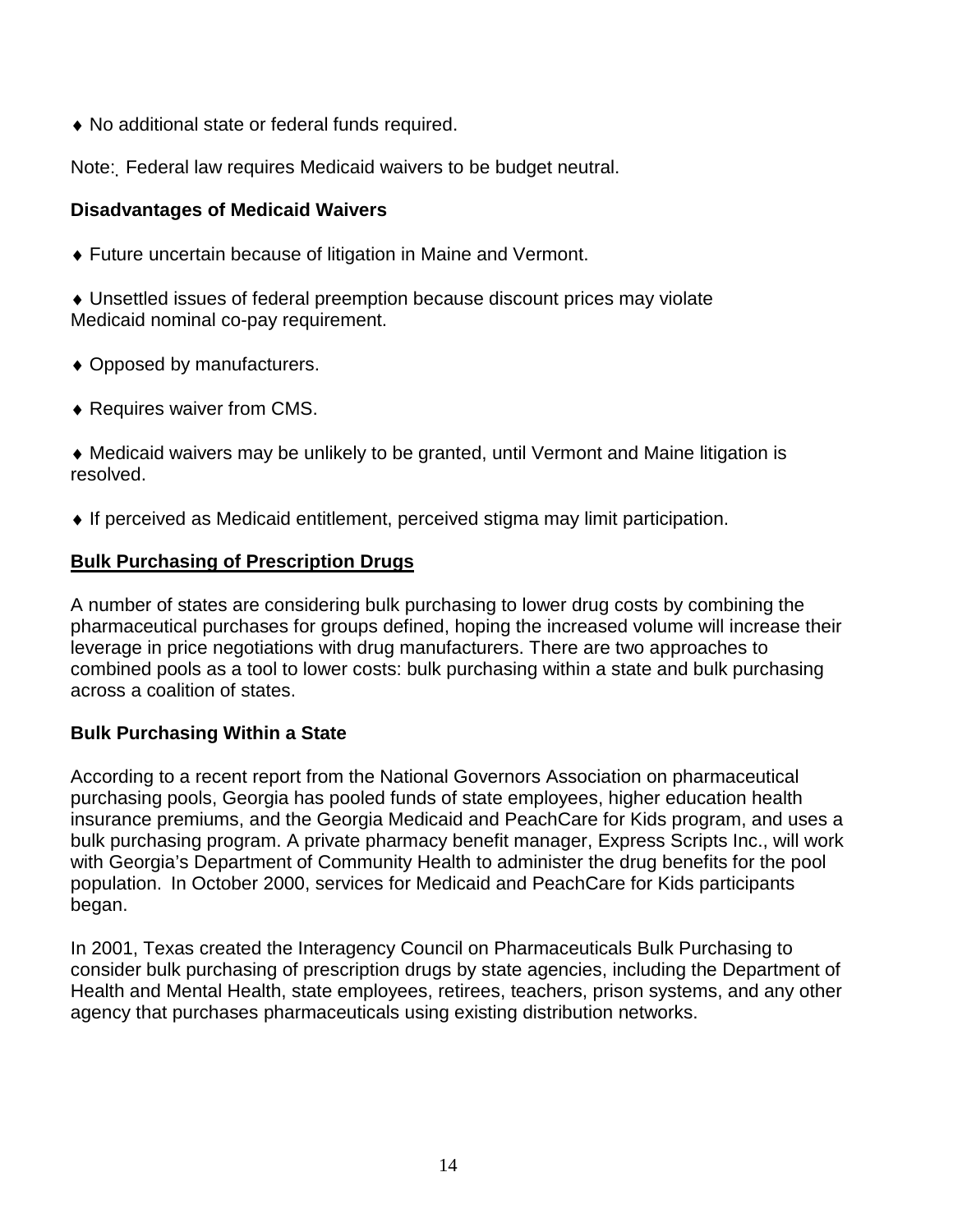#### **Bulk Purchasing Across the States**

Since 1999, a number of states have formed coalitions to explore lower prescription drug costs for a variety of populations that include the Northeast Legislative Association on Prescription Drug Pricing, the Northern New England Tri-State Coalition, and the Pharmacy Working Group. The Minnesota Multistate Contracting Alliance for Pharmacy, however, has been around since 1985.

#### **Minnesota Multistate Contracting Alliance for Pharmacy**

Administered by the Minnesota Department of Administration, Materials Management Division, the Minnesota Multistate Contracting Alliance for Pharmacy (MMCAP) now has nearly 3,000 participating facilities in 38 states, including Hawaii. Participating states are eligible to get pharmaceuticals and related items and supplies at reduced contract prices; contracts are administered by MMCAP staff. In promoting the benefits of membership, MMCAP's website states "Members are expected to buy pharmaceuticals from the MMCAP contract, not from any other nongovernmental contract with which they may be associated."

#### **Pharmacy Working Group**

An alliance of personnel agencies seeking to pool drug purchases for their Medicaid and state employees seven states, the Pharmacy Working Group is an interstate bulk purchasing initiative: Louisiana, Mississippi, Missouri, New Mexico, South Carolina, West Virginia, and Maryland. The total annual pharmacy claims in the seven states is nearly \$853 million. West Virginia spearheads the project and recently sent out a request for proposals for a pharmacy benefit manager (PBM) for a multistate pool. Seven companies submitted bids. The PBM would process claims, collect and report data, and establish and maintain drug formularies. The group plans to pay its PBM on a fixed fee basis instead of a percentage of their drug expenditures. They also want to "put the rebates back to the states" instead of the current practice that allows PBMs to keep most of the rebate funds. The group started the program in July in West Virginia. The other states have the option to join at any time.

## **Northeast Legislative Association on Prescription Drug Pricing**

The six New England states, plus New York and Pennsylvania, have formed a similar bulk purchasing alliance called the Northeast Legislative Association on Prescription Drug Pricing (NELA). NELA is now trying to implement a bulk purchasing plan in increments, a few drugs at a time, while trying to form a regional buying pool. Because the most dramatic expense increases are concentrated among a small number of categories of drugs and among a relatively small number of drugs, these categories will be targeted first. The incremental start will give the coalition experience in negotiating discounts by setting up a list of preferred drugs, e.g., drugs for heart conditions or allergies.

## **Advantages of Bulk Purchasing**

♦ Increased volume may improve chances to negotiate higher savings.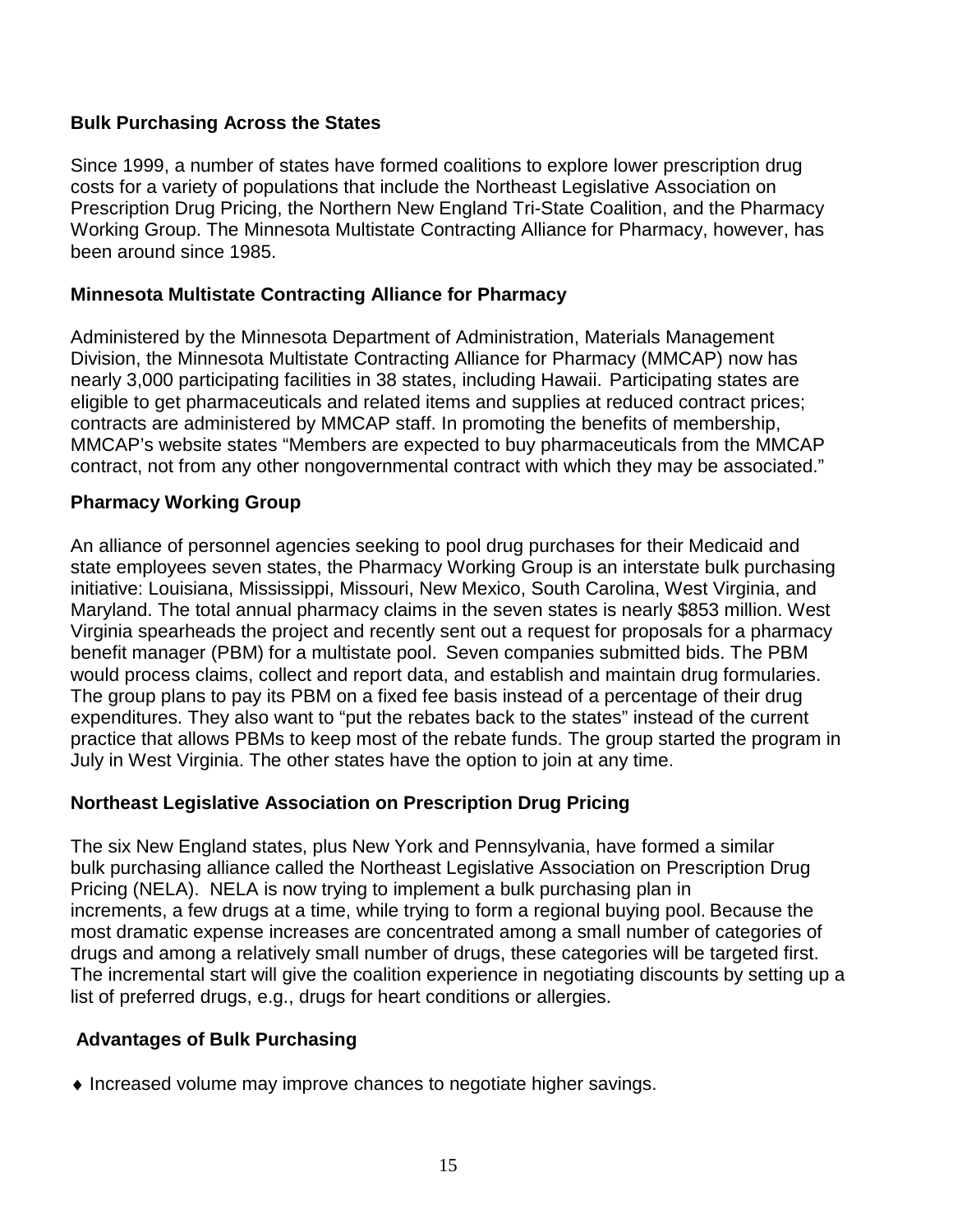♦ Bulk purchasing that is restricted to state pharmacy assistance programs, excluding state employees and others, may qualify for Medicaid "best price" exemption.

Note: Can include Medicaid participants and 340B programs because they have "best price" exemption (and anyone else who has 'best price' exemption).

#### **Disadvantages of Bulk Purchasing**

- ♦ New approach without established success.
- ♦ May not be considered a "state pharmaceutical assistance program" for Medicaid best price exemption, if program has state employees or others included.

♦ Anyone outside Medicaid 'best ' exemptions may harm opportunity to get good discount from manufacturer.

♦ Administrative issues may frustrate across-states efforts.

## **Buyers' Clubs and Prescription Discount Card Programs**

Voluntary buyer's clubs and discount drug cards are essentially the same model: a pharmacy benefit manager or "third party" negotiates prices for each prescription drug. With this model, state investment may be minimal. A modest enrollment fee paid by participants may subsidize administrative program costs. Unlike most proposed state bulk purchasing arrangements, consumer participation in buyers' clubs and discount drug card programs is voluntary. Eligibility and benefits vary and most programs lack statutory authority.

#### **Washington Awards—Retail Pharmacy Discount for Ages 55 and Older**

On August 29, 2000, Governor Gary Locke of the State of Washington issued Executive Order 00-04 to establish a Washington State Alliance to Reduce Drug Spending, commonly known as AWARDS, to provide discount drug prices for residents 55 and older who lacked drug coverage. Participation was limited by income requirements. Governor Locke directed the Secretary of Washington's Department of Health and the Administrator of the Health Care Authority to implement the program no later than January 2001. Retail pharmacy discounts were to be negotiated by the Health Care Authority and the program was intended to be selfsupporting, or "without cost to the state." The program was enjoined by the courts and later terminated.

## **Public Prescription Drug Discount Card Plans**

Several states—New Hampshire, Washington, West Virginia, and Iowa have agency-sponsored discount card programs.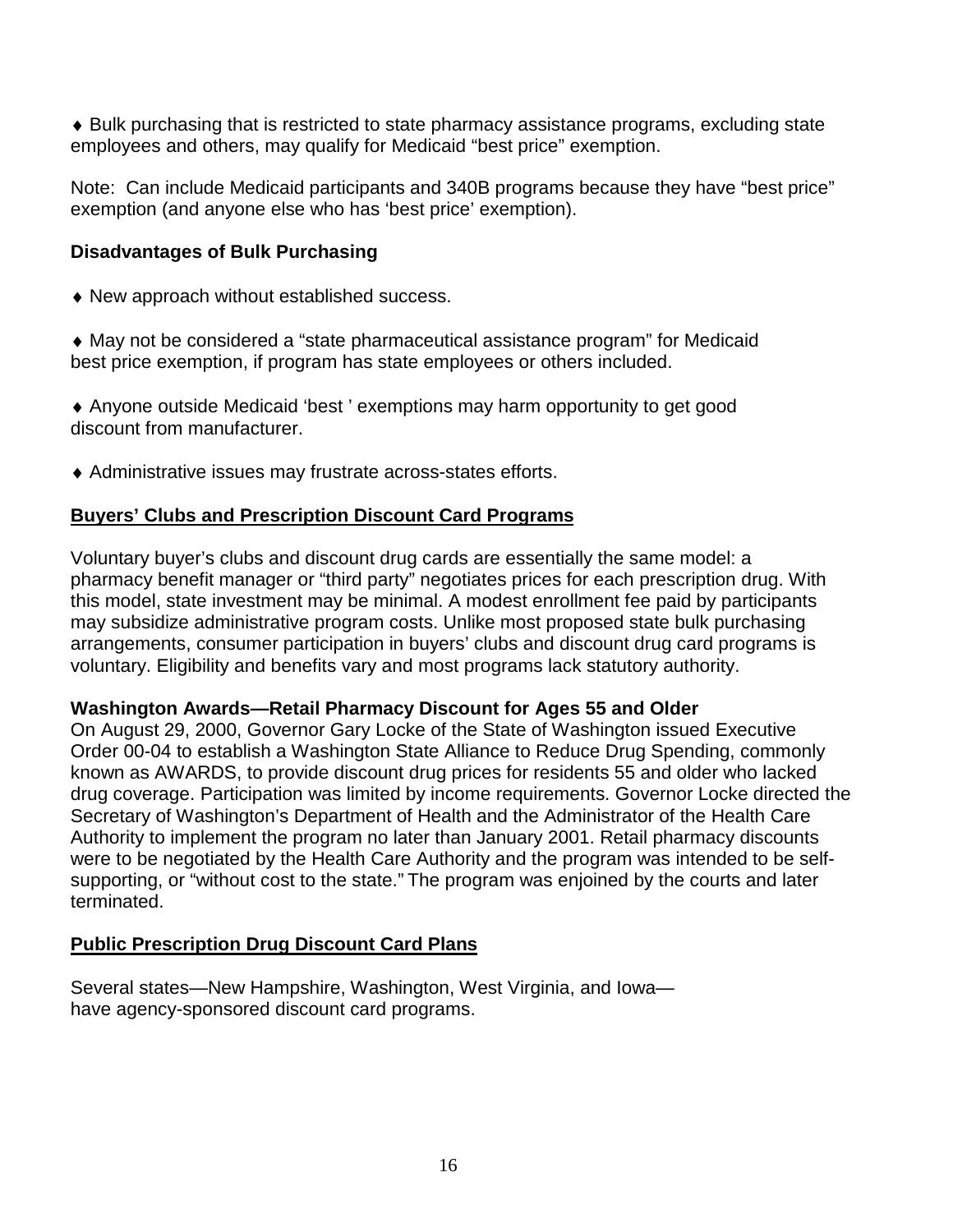## **Federally Funded Rebate Program for Medicare Benefits**

## **Iowa Priority Prescription Savings Program**

Iowa's Priority Prescription Savings Program (Iowa Priority) is the first program of its kind in the nation. It is a nonprofit organization created through an alliance of consumers, physicians, pharmacists and pharmaceutical companies, and funded by a \$1 million federal grant from CMS. Iowa Priority is open to any Medicare beneficiary for a \$20 annual membership fee that covers the program's administrative cost. Members will present a card at any Iowa pharmacy to receive a discounted price on any prescription, "actual discounts will vary by prescription." Early enthusiasm promised discounts of up to 70%; more recent estimates predicted a minimum of 10% discounts. Iowa Priority uses a pharmacy benefit manager to negotiate discounts from manufacturers, process claims, and provide other services. The program received approximately 500 to 750 phone calls a day from residents wanting information or to enroll during its first four days of operation. Initial interest was so positive that the organizations' phone system was expanded. Information is also available online or through the Iowa Department of Elder Affairs Area Agencies on Aging throughout the state. The discounts were available January 2, 2002.

## **West Virginia Golden Mountaineer Card—Pharmacy Discount for Ages 60 and Older**

The new Golden Mountaineer Card was mailed to all West Virginia residents, aged 60 and older, in September 2001. Using the card, participants pay the lower of the pharmacy's usual and customary price or average wholesale price minus 13% for brand name drugs and maximum allowable cost minus 60% for generics. AdvancePCS, which administers the card, reimburses pharmacies for the discount and refunds them a dispensing fee. At least one pharmacist has claimed pharmacy losses of 37% of gross profits on each Golden Mountaineer prescription, attributable at least in part to PBM-related fees, while seniors' savings are only 10.4%.

## **Advantages of Public Prescription Drug Discount Card Plans**

- ♦ Easy access to retail pharmacies.
- ♦ Simple enrollment procedures.
- ♦ Negotiated discounts will reduce out-of-pocket expenditures.
- ♦ Administration by nonprofit keeps program costs low.

## **Disadvantages of Public Prescription Drug Discount Card Plans**

♦ Private Pharmacy Benefit Manager adds increased expense and administrative burden to pharmacies in Golden Mountaineer.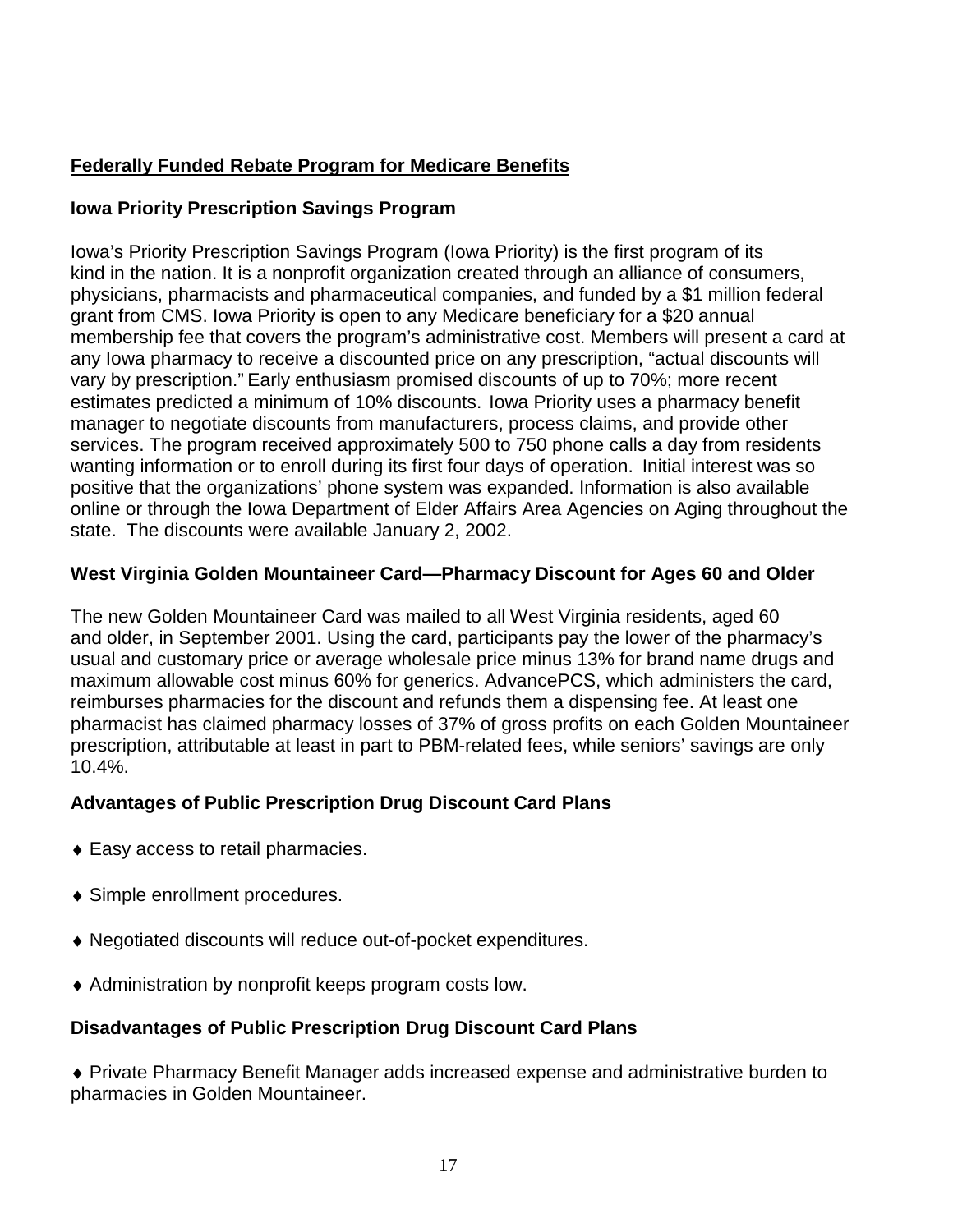♦ Offers minimal discounts, similar prices available through Internet pharmacy.

♦ Some discount plans were implicated in fraudulent schemes, promising more than delivered.

The establishment of a state pharmaceutical assistance program presents no shortage of issues for policymakers to consider.

#### **States and the 340B Pricing Program**

The Federal 340B Drug Pricing Program provides significantly reduced price prescription drugs to more than 9,150 certified health care facilities. These clinics, centers and hospitals (collectively "entities") serve more than 100 million people in 50 states, plus commonwealths and territories.

There are currently 34 such facilities in Alaska and approximately 70 more sites that are eligible. The possibility exists for a great many more sites across the state of Alaska to become eligible.

Under Section 340B of the Public Health Service Act ( 42 U.S.C. 256b ), drug manufacturers must enter into agreements with HHS to provide covered outpatient drugs to covered entities at discounted prices. This limits the cost to covered entities. FQHC's ( Federally Qualified Health Centers ) are included in the list of entities eligible to purchase covered drugs at discounted prices.

A Section 340B entity can bill no more than its actual acquisition cost plus a reasonable dispensing fee. This specifically allows for contract Pharmacies and the reasonable dispensing fee can provide financial motivation to participate.

Because of the infrastructure of Alaska and the many federally funded sites across the state the 340B may offer statewide access to reasonably priced drugs to elder and needy individuals from a local site. Ceiling price discounts average 25-40% on most drugs. There is also the ability to negotiate for further price reductions.

Several states have authorized or are considering an expanded use of FQHC's to increase access to low cost drugs. In addition the US department of Health and Human Services has announced a recent initiative to potentially expand the programs reach to a greater number of needy individuals. Approved demonstration projects allow an increased number of Pharmacies where prescriptions can be dispensed to expand and improve patient access to affordable medications.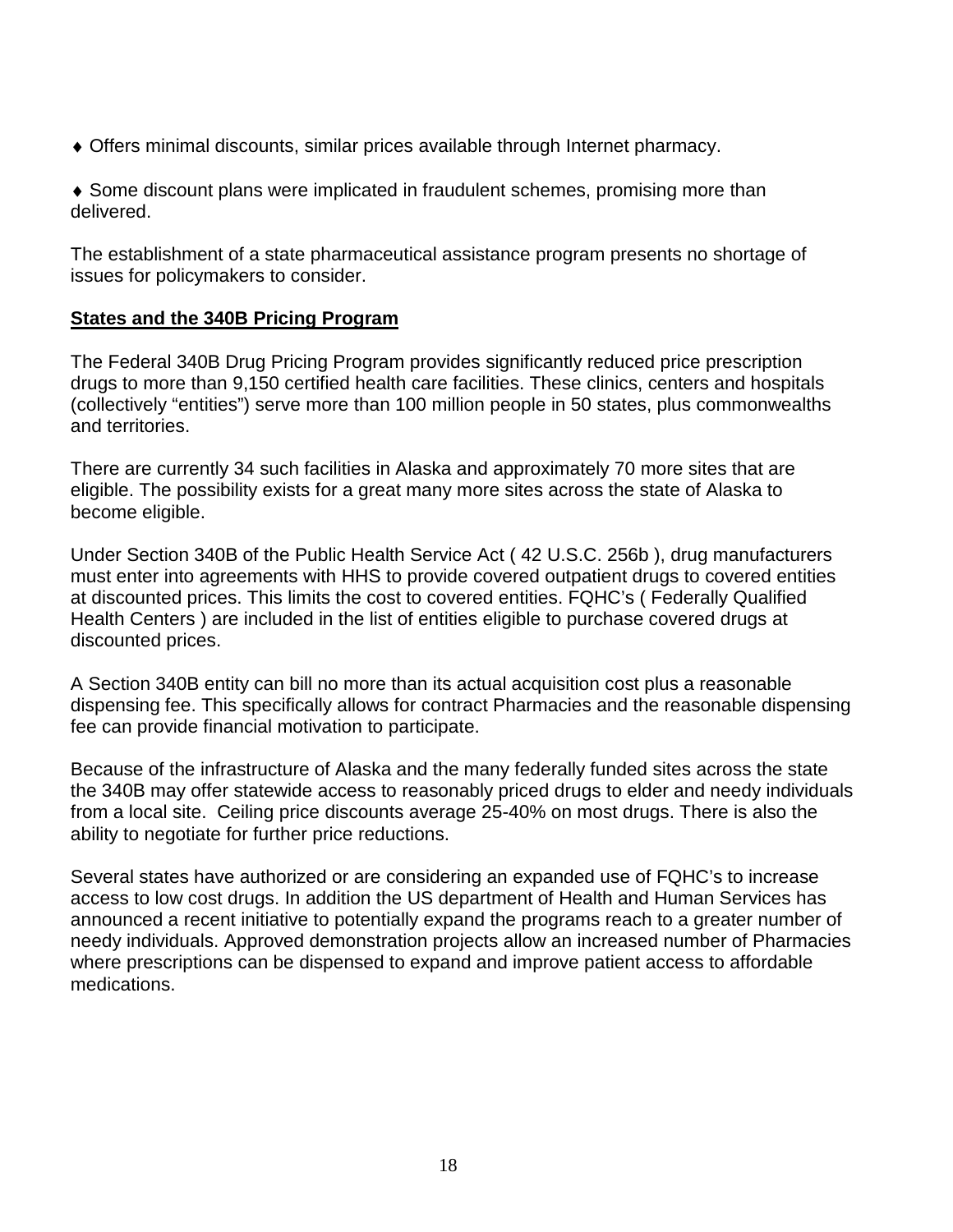#### **Task Force Assignment # 2: Ascertain the potential applicability of Medicaid regulations and waivers to the needs of the elderly low to moderate income Alaskans and other Medicaid-eligible Alaskans for assistance with the costs of the prescription drugs.**

Medicaid already provides prescription drug coverage to many low-income aged and disabled, as well as low-income children and their families. It currently covers Alaskans age 65 and older and adults with disabilities with incomes below approximately 110 percent of the federal poverty guidelines for Alaska. There is also an asset test. Individuals may have \$2,000 in countable assets; couples may have \$3,000. People's homes, personal belongings and, in most cases, at least one car, are excluded in counting assets. Recipients are required to make a co-payment of \$2 per prescription. There is a requirement that generics be used when available, unless a physician provides medical justification.

**Regulation:** There is little potential to increase the assistance to elderly low and moderate income Alaskans through regulation changes alone. With statute changes, the state could increase the income and/or asset limits for seniors, or a medically-needed program, allowing moderate income people to spend down their income or resources on medical expenses to qualify for Medicaid. However, both of these options would result in broad-based expansion of the Medicaid program far beyond increased assistance with drug costs.

There are some ways in which regulation changes could supplement other efforts, which would require legislation. For example, the Medicaid program could implement drug regimen reviews, a preferred drug list, or higher copayments for brand-name drugs to reduce Medicaid spending on prescription drugs for those currently covered. These savings could be used in conjunction with a waiver (see below) to expand Medicaid prescription drug coverage.

**Waivers:** Section 1115 of the Social Security Act, allows for states to seek demonstration waivers from the Secretary of Health and Human Services to provide services or cover people not otherwise covered under federal law. These waivers are supposed to be consistent with Medicaid program purposes and be budget neutral. States seeking to use Medicaid to provide targeted assistance with prescription drug costs for seniors typically use Section 1115 waivers.

To encourage states to expand prescription drug coverage, the Secretary of Health and Human Services introduced the Pharmacy Plus initiative in January 2002. This initiative sets forth guidelines for states to apply for 1115 waivers to extend prescription drug coverage to more low-income seniors and people with disabilities who would not otherwise be eligible for Medicaid. States have flexibility to determine eligibility requirements and the extent and form of the assistance provided. CMS encourages states to consider the use of a pharmacy benefits manager (PBM) either for the expansion group or the entire Medicaid population.

Like all 1115 waivers, states must show budget neutrality. According to CMS, "[i]t is expected that States will demonstrate how their demonstration program will expand pharmacy services, produce offsetting reductions in Medicaid expenditures for acute and long term care, and incorporate private-sector tools for encouraging cost containment through cost effective utilization of pharmaceuticals."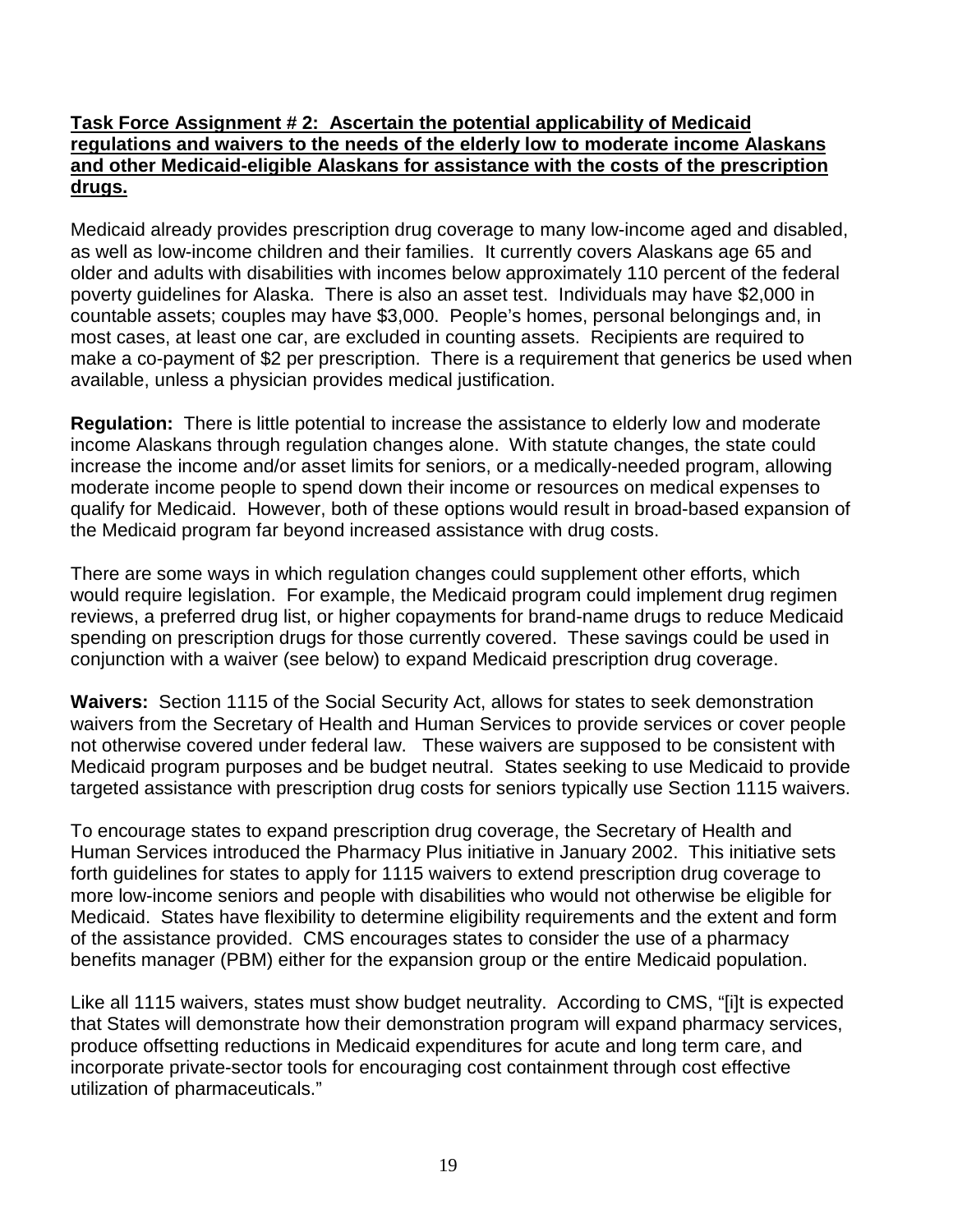Some of the cost can also be offset by imposing higher premiums, co-payments, and deductibles on the waiver expansion group than for existing Medicaid coverage groups. A review of the literature suggests that states that try to finance their expansion primarily through client cost-sharing are the most susceptible to legal challenge from drug manufacturers.

The state can also include cost saving measures that do not require waivers, such as implementing drug regimen reviews or a preferred drug list, as part of its overall savings strategy. But Alaska may not be able to expand as much as other states that pursue Pharmacy Plus waivers. In medically needy states, it is anticipated that some individuals not otherwise eligible for Medicaid will spend down to qualify as a result of their lack of prescription drug coverage. Alaska could anticipate no savings from this. Other states can use the waiver to integrate existing state-financed pharmacy assistance programs for seniors, providing a source of state Medicaid match not available to Alaska.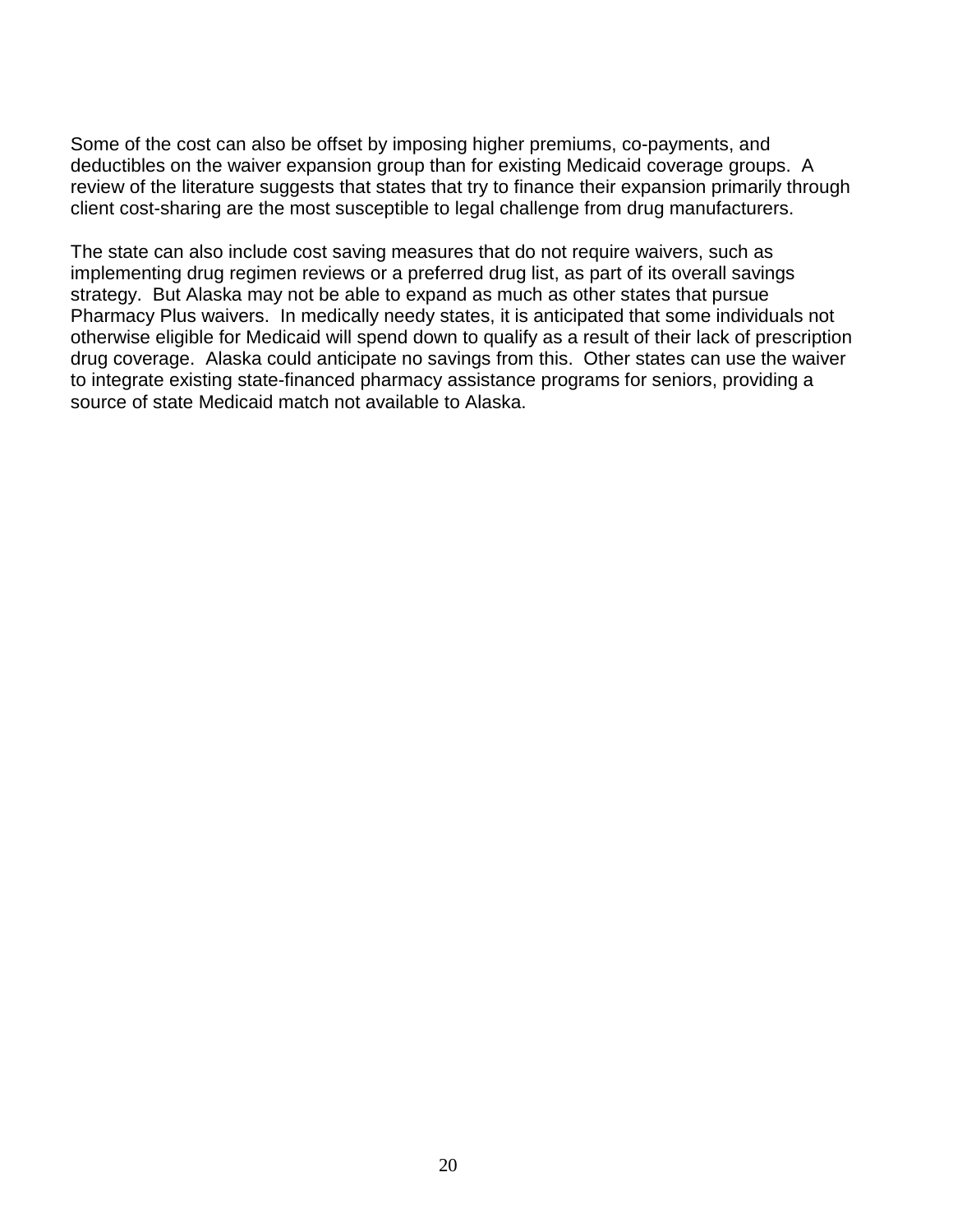#### **Task Force Assignment # 3: gather demographic information on the senior population in the state and its likely size and makeup over the next 10 years.**

Alaska's senior population is one of the fastest growing in the nation and is the fastest growing sector of Alaska's population. According to the Alaska Department of Labor and Workforce Development<sup>1</sup>, the number of Alaskans 65 years of age and older in 1998 is expected to more than triple from 32,726, or approximately 6% of the population to 92,356, or approximately 12 percent, in 2018. The population projections are shown below.

|         | 65+             | <b>Percent Change</b> |
|---------|-----------------|-----------------------|
|         | Population      |                       |
| Year    | <b>Estimate</b> | from 1998             |
| July 98 | 32,726          |                       |
| July 03 | 40,379          | 23.39%                |
| July 08 | 52,298          | 59.81%                |
| July 13 | 69,555          | 112.54%               |
| July 18 | 92,356          | 182.21%               |

The majority of this population will be centered around Anchorage and the Matanuska-Susitna Borough. These areas, together with Fairbanks, Kenai Peninsula, Juneau, and Valdez-Cordova will account for 85 percent of the senior population's expected growth.

Women make up 48.3 percent of the total Alaska population, and men the other 51.7 percent. However, this ratio reverses with age. Alaska women age 65 and over made up 53 percent of the senior population compared for 47 percent for men in 2000. As senior citizens age, this ratio changes significantly. Alaska women over the age of 85 make up 65.7 percent of the total population within this age group.

 $\overline{a}$ 

<sup>&</sup>lt;sup>1</sup> This section has been prepared from census data prepared by the Alaska Department of Labor and Workforce Development and an article in Alaska Economic Trends, Seniors in Alaska, Cristina Klein, Deputy Director, Division of Senior Services, Department of Administration, December 2001.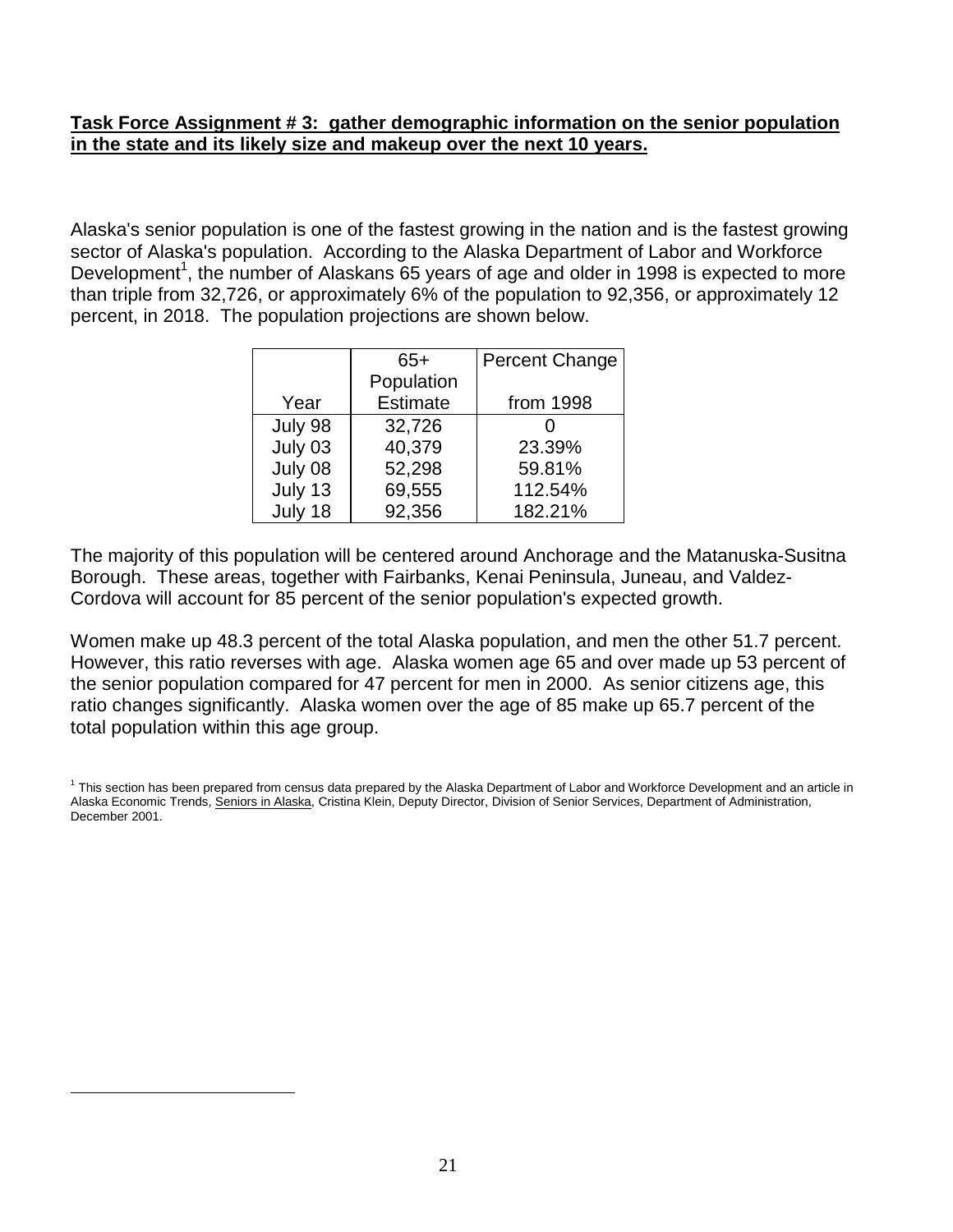#### **Task Force Assignment # 4: Develop Reliable Estimates For How Much Alaska's Senior Citizens Have Been Spending And Will Probably Spend Each Year On Prescription Drugs And Their Rates Of Drug Usage Over The Past Five Years And Over The Next Five Years**

Without a detailed survey of Alaska's senior citizens, an exact estimate of how much money has been spent on prescription drugs is not possible. However, members of the task force reviewed the expenditures of various health insurance providers that cover senior citizens 65 years of age or older.

The table shows the average total expenditures for prescription drugs for senior citizens 65 years of age or older. These estimates indicate that in 2002, annual prescription drug costs range from \$1,446 to \$2,842 per senior citizen. The average number of prescriptions per senior citizen was just about 18 prescriptions. The estimated prescription drug cost increase to a range of \$2,908 to \$5,716 in the year 2007.

It is important to note that the figures described above and shown below in the tables are total prescription drug expenditures for senior citizens with prescription drug insurance coverage. Accordingly, the actual out of pocket expense is the co-payment of \$5 to \$20 dollars each time a prescription is filled.

Again, although no reliable statistics for Alaska are available, it is commonly reported that approximately one-third of senior citizens in the United States have no prescription drug coverage. In Alaska, this would equate to approximately 11,000 senior citizens. If these senior citizens were to have out of pocket costs of 50% of those shown in the below tables, the individual costs would be about \$725 to \$1,000 per year. Or for the entire 11,000 senior citizens without coverage, the annual cost could be from \$7.97 to 11.00 million a year for Alaska's.

|                 | 1998  | 1999  | 2000  | 2001  | 2002  | 2003  | 2004  | 2005  | 2006  | 2007  |
|-----------------|-------|-------|-------|-------|-------|-------|-------|-------|-------|-------|
| Alaska          |       |       | 1,095 | 1,287 | 1,446 | 1,663 | 1,912 | 2,199 | 2,529 | 2,908 |
| <b>State</b>    |       |       |       |       |       |       |       |       |       |       |
| <b>Retirees</b> |       |       |       |       |       |       |       |       |       |       |
| <b>CBO</b>      |       |       |       |       | 2,387 | 2,928 | 3,224 | 3,549 | 3,908 | 4,302 |
| <b>Families</b> | 1,181 | 1,307 | 1,446 | 1,586 | 1,739 | 1,908 | 2,092 | 2,294 | 2,478 | 2,676 |
| <b>USA</b>      |       |       |       |       |       |       |       |       |       |       |
| Alaska          | 1,709 | 1,811 | 2,188 | 2,451 | 2,842 | 3,268 | 3,759 | 4,322 | 4,971 | 5,716 |
| Medicaid        |       |       |       |       |       |       |       |       |       |       |

## **Prescription Drug Cost and Utilization Estimates Estimated Total Prescription Drug Spending Per Person**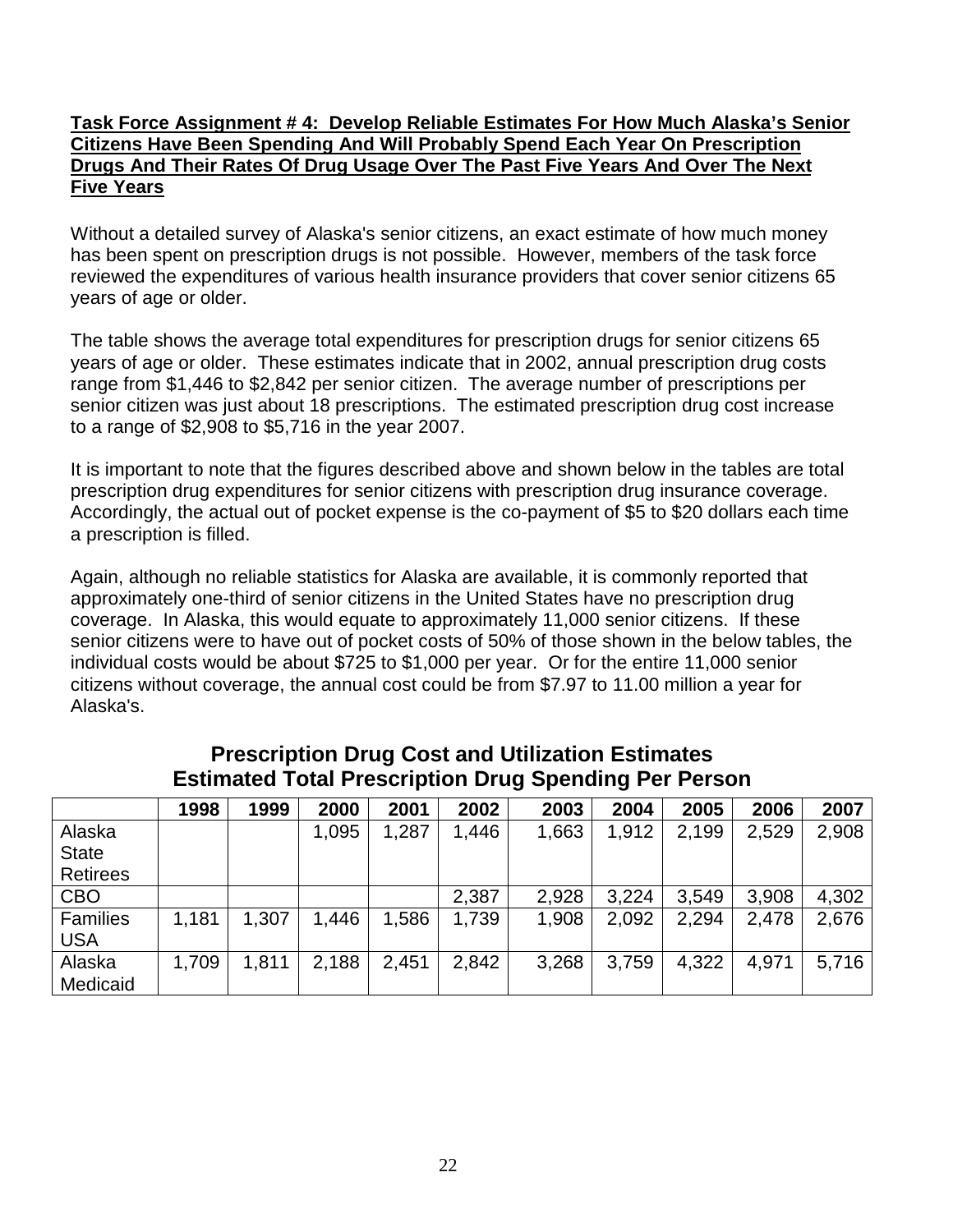#### Notes on Estimates:

Alaska State Retirees: 40% of retirees live outside of Alaska Spending estimates are not retail (i.e. reflect actual discounted payments) 2003-2007 estimates assume a 15% annual increase

## CBO (Congressional Budget Office)

National Medicare population (includes under 65 Medicare beneficiaries) Testimony before the Committee on Finance (US Senate) March 2002 Increased by 20% which represents the additional average retail prescription drug costs in Alaska compared with the national average (Verispan Scott Levin's Source Prescription Audit)

## Families USA

National Medicare population (does not include under 65 Medicare beneficiaries) From Cost Overdose: Growth in Drug Spending for the Elderly, 1992-2010 Increased by 20% which represents the additional average retail prescription drug costs in Alaska compared with the national average (Verispan Scott Levin's Source Prescription Audit)

## Alaska Medicaid

Spending estimates are retail 2003-2007 estimates assume a 15% annual increase

|                 | 1998  | 1999  | 2000  | 2001  | 2002  | 2003  | 2004  | 2005  | 2006  | 2007  |
|-----------------|-------|-------|-------|-------|-------|-------|-------|-------|-------|-------|
| Alaska          |       |       | 16.27 | 17.35 | 17.65 | 18.36 | 19.10 | 19.86 | 20.65 | 21.85 |
| <b>State</b>    |       |       |       |       |       |       |       |       |       |       |
| <b>Retirees</b> |       |       |       |       |       |       |       |       |       |       |
| <b>Families</b> | 15.90 | 16.49 | 17.10 | 17.76 | 18.44 | 19.14 | 19.88 | 20.64 | 21.11 | 21.59 |
| USA             |       |       |       |       |       |       |       |       |       |       |

## Estimated Total Prescriptions Per Person

## Families USA

Adjusted by 60% based on Premera Blue Cross insured data that shows that Alaskans utilize about 60% of the number of prescriptions that a similar population in Washington utilizes.

## **Estimated Total Prescription Drug Spending For Alaskans 65 and Older\*\***

| 2002 | \$78,000,000  |
|------|---------------|
| 2003 | \$92,000,000  |
| 2004 | \$110,000,000 |
| 2005 | \$132,000,000 |
| 2006 | \$157,000,000 |
| 2007 | \$187,000,000 |

\*\*Average of above estimates (not including CBO) of total prescription spending per person times the Estimated Alaska Department of Labor 65+ population projections under # 3.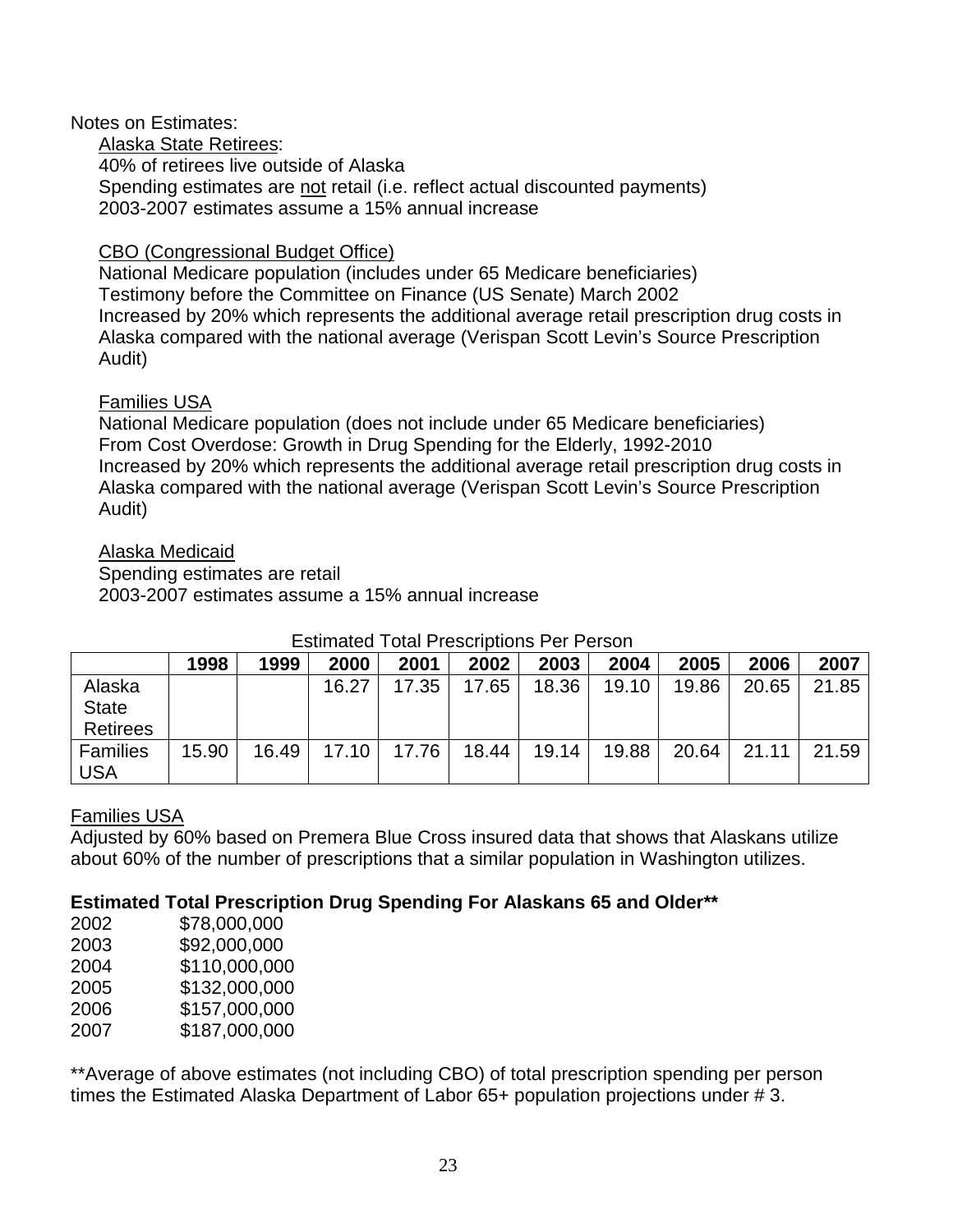#### **Task Force Assignment # 5: Hold Public Hearings And Use Other Means To Solicit As Much Helpful Information As Possible On This Subject From The Citizens Of The State, Including Patients, Doctors, Hospitals, Insurance Providers, Representatives Of Pharmaceutical Companies And Other Alaskans**

The task force held five separate meetings, all of which were properly noticed to the public. One meeting was a public hearing that was held for several hours in the middle of the day as well as in the evening.

Information about the task force meetings appeared in print media and the public hearing was promoted to all target groups, particularly senior organizations and facilities that serve Alaska's seniors.

Input was received in writing, by testimony, by teleconference and by special solicitation by the task force members. Input was received from several states and national organizations.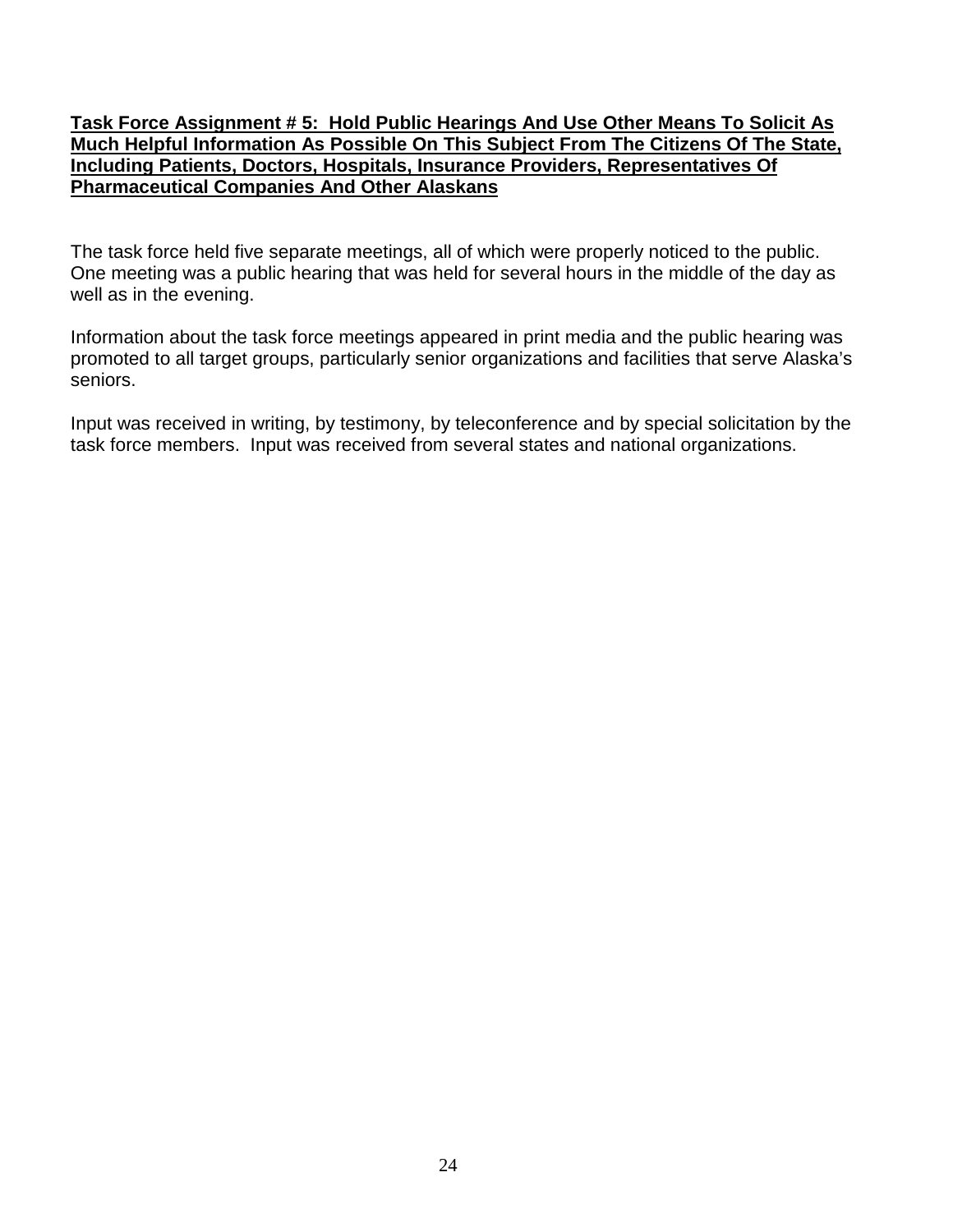#### **Task Force Assignment # 6: Develop Recommendations For Regulations, Waiver Applications, and Legislation That This State Should Pursue In Assisting Alaskans With The Costs Of Their Prescription Drugs, And Project A Cost To The State For Each Recommendation**

The task force considers it important to recognize that these recommendations do not focus solely on reducing the cost of prescription medications. It is equally important to consider improving the health status as an overall and appropriate goal. We have only to look to the experience of the Alaska Pioneer Homes to see this.

When the Pioneer Home staff pharmacists began to perform drug regimen reviews, the typical Pioneer (average age 89) was taking 14 medications. By a simple review of all medications and discussion with the resident and his/her physician, drug usage was cut by 50%. With only 7 medications, the overall health status of the residents improved and prescription drug expenses were significantly reduced.

#### **1. Establish a direct benefit pharmaceutical program**

It is the consensus of the task force that Alaska should establish a state-funded direct benefit prescription drug program for residents who meet age or disability and income requirements whose needs cannot be met by the other recommendations.

These programs, similar to programs adopted in many other states that have proven successful and have provided the greatest benefit to those most in need due to high and hardto-control pharmaceutical costs.

The eligible population should be those over 65 and eligible for Medicare and those under 65 who receive Medicare benefits due to disability. The Legislature should determine the most appropriate income level. However, the income level should be above that for Medicaid eligibility and most states have selected a limit determined by the federal poverty level, e.g. 150% (\$16,620 single, \$22,395 couple) or 200% (\$22,160 single, \$29,860 couple) of the Federal Poverty Level.

One of the benefits of a state-funded direct benefit program would be that it qualifies for the Medicaid best price exemption and that it will help in negotiating the highest rebates.

Develop and implement formularies, preferred drug lists and/or prior authorization requirements as cost control tools, for negotiating manufacturer rebates, and for selecting the best therapeutic medication of "fail first" triaging of drug choices.

To reduce the state's share of the cost of a direct benefit pharmaceutical program, and to promote maintenance of individual and family responsibility, consideration should be given to requiring participant co-pays on a sliding scale basis. Sliding scales will allow the state to benefit those Alaskans with the greatest financial need. Other cost control techniques may include deductibles and maximum benefit limits.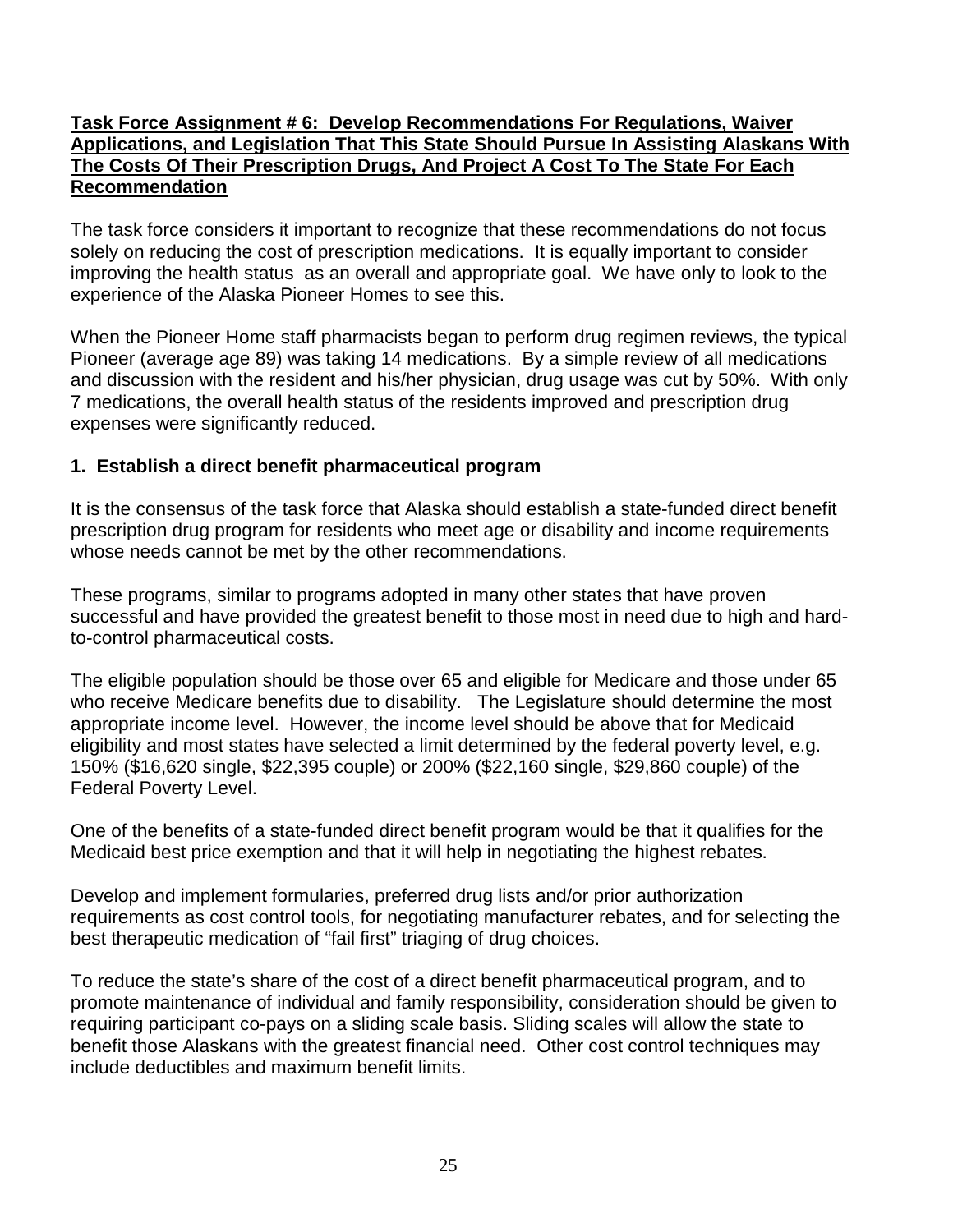The State should also consider including some or all of its direct benefit pharmaceutical program under a Medicaid waiver. This would allow some federal funds to be used to subsidize the costs of the program, although federal cost neutrality requirements for waivers may limit the amount available.

The State should consider adding a catastrophic benefit for those with higher incomes but extremely high prescription costs.

The State should consider a variety of delivery mechanisms but should maximize the opportunity for drug regimen reviews by pharmacists. The task force believes, based on the Alaska Pioneer Home experience, any drug regimen review process will result in reduced costs and reduced inappropriate usage.

In marketing a new state-funded direct assistance program, the State should look to the experience of the Denali KidCare program as a successful model of outreach and enrollment.

## **2. Establish a clearinghouse/education program on prescription drugs.**

The task force recommends that Alaska establish a clearinghouse for information on prescription drugs and an educational outreach program.

Some private pharmaceutical companies have, individually or in collaboration with other companies, established free or deeply discounted prescription drugs to low-income individuals. It is difficult for individuals, physicians and pharmacists to stay up to date on the variety of available programs and the changes that the marketplace continues to create in regard to existing and new programs. The task force believes that the Department of Administration, Division of Senior Services, is a logical location for such a clearinghouse. The Division already performs extensive outreach throughout the State and houses a successful Medicare/Medicaid information program that acts as a clearinghouse on these topics. Likewise, DOA staff pharmacists of the Pioneer Homes already do outreach and education to older persons as well as to physicians and community and institutional pharmacists and other health care professionals. Funding for the Pioneer Home's outreach is temporary and should be made permanent.

A clearinghouse on available prescription drug programs can be developed with or without a direct benefit program. With a minimal investment, Alaska can greatly increase the utilization of free pharmaceutical programs from private companies by older and disabled Alaskans who meet the income parameters, as well as significantly enhance the knowledge of physicians and pharmacists about appropriate therapeutic substitutions, available generic substitutes, etc.

An educational component targeted toward consumers can include information on use of generics, therapeutic substitution as well as a drug regimen review that can act to counter the effects of direct to consumer prescription drug advertising.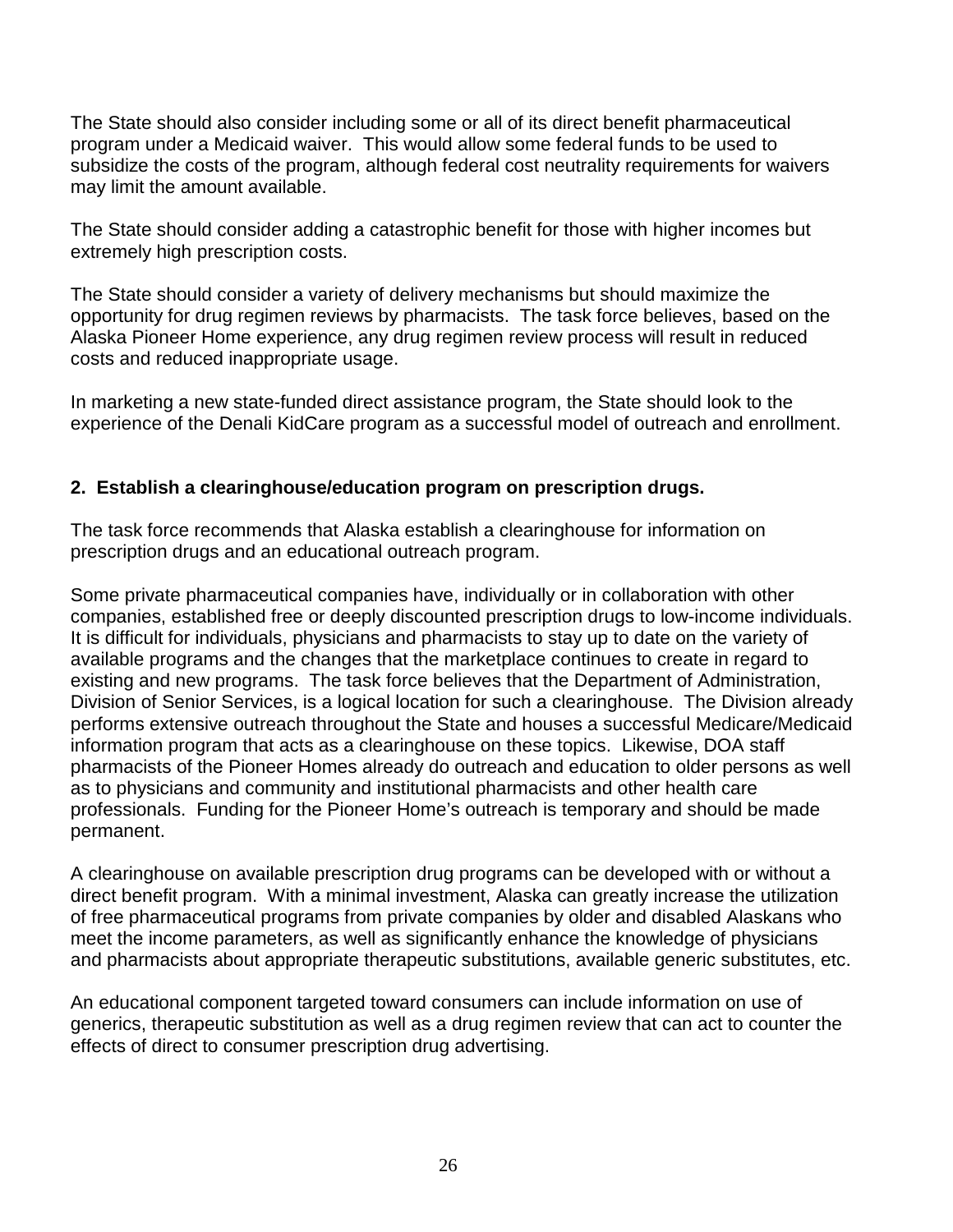An educational component targeted toward prescribing physicians should include cost information on brand name drugs, availability of less expensive generics, therapeutic substitution as well as information on conducting drug regimen reviews with patients. It will help balance the information currently provided by pharmaceutical companies encouraging the use and sale of their latest product.

## **3. Expand the use of the 340B program.**

There are currently 34 facilities in Alaska that use the 340B program. Approximately 70 more sites are eligible. Under the 340B program, drug manufacturers must enter into agreements with the United States Department of Health and Human Services to provide covered outpatient drugs to participating entities at discounted prices. Federally Qualified Health Centers (FQHC) exist throughout Alaska. If all the entities eligible actually participated in the 340B program, discounts averaging 25-40% would be offered on most drugs and could be made available to financially needy older and younger disabled Alaskans from sites near them. The task force recommends that Alaska increase the use of safety net providers and expand the 340B drug pricing availability to more citizens throughout the State. Current and future 340B entities should be encouraged to apply to HHS as demonstration projects allowing them to expand access to more affordable medications to greater numbers of local citizens.

## **4. Use a preferred drug list or formulary and drug regimen review in the Medicaid program.**

The task force recommends that the Alaska Medicaid program develop a preferred drug list or formulary that designates less expensive but therapeutically appropriate drugs. The Alaska Pioneer Homes already uses an approved formulary. Likewise, the task force recommends that the Medicaid program develop a drug regimen review similar to the successful reviews conducted by the Alaska Pioneer Homes.

Therapeutic substitution is the practice of dispensing an alternate chemical entity from the same therapeutic class for the drug that was ordered. In institutions like the Pioneer Homes, this is worked out prospectively as much as possible. In the event that a substitute has not been agreed upon up front, the pharmacist makes recommendations for alternate available choices to the ordering physician or other prescriber. This is different from generic substitution that is the substitution of exactly the same chemical entity and bio-equivalent drug product form for one of a different brand name.

Currently Alaska Medicaid recipients have a \$2 co-payment for each prescription. The task force recommends that the Medicaid program consider changing the co-payments to a reduced amount for medications that are generic or on a preferred drug list and a higher amount for medications that are brand name, e.g. \$1 or \$2 for preferred drugs/generics and \$3 or \$4 for brand name medications.